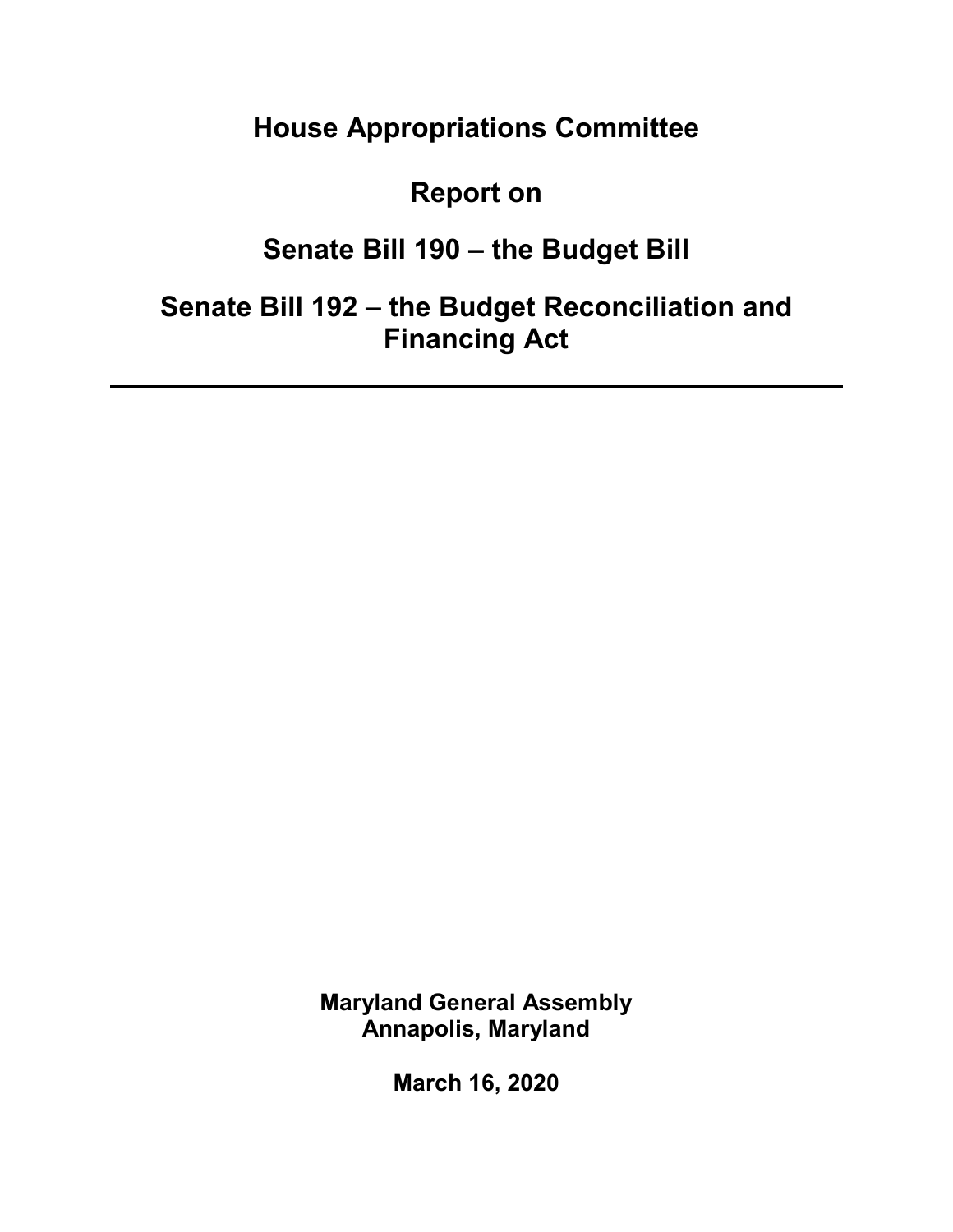# **Contents**

## **Page**

| Budget Balancing Plan as Amended by the House Appropriations Committee                                                             | $\mathbf 1$    |
|------------------------------------------------------------------------------------------------------------------------------------|----------------|
|                                                                                                                                    | 3              |
| Proposed Budget Reductions – Senate Bill 190 and Senate Bill 192 –<br>Fiscal 2021 Budget and Fiscal 2020 Deficiency Appropriations | $\overline{4}$ |
|                                                                                                                                    | 8              |
| General Fund: Recent History and Outlook – House Appropriations Committee as                                                       | 9              |
| House Appropriations Committee Floor Amendments to Senate Bill 190                                                                 | 10             |
| General Fund Reductions and Other Budgetary Actions Contingent on the                                                              | 19             |
| House Appropriations Committee Action on the Budget Reconciliation and                                                             | 20             |
| House Appropriations Committee Floor Amendment Actions on<br>the                                                                   | 26             |
| House Appropriations Committee Floor Amendments to Senate Bill 192                                                                 | 28             |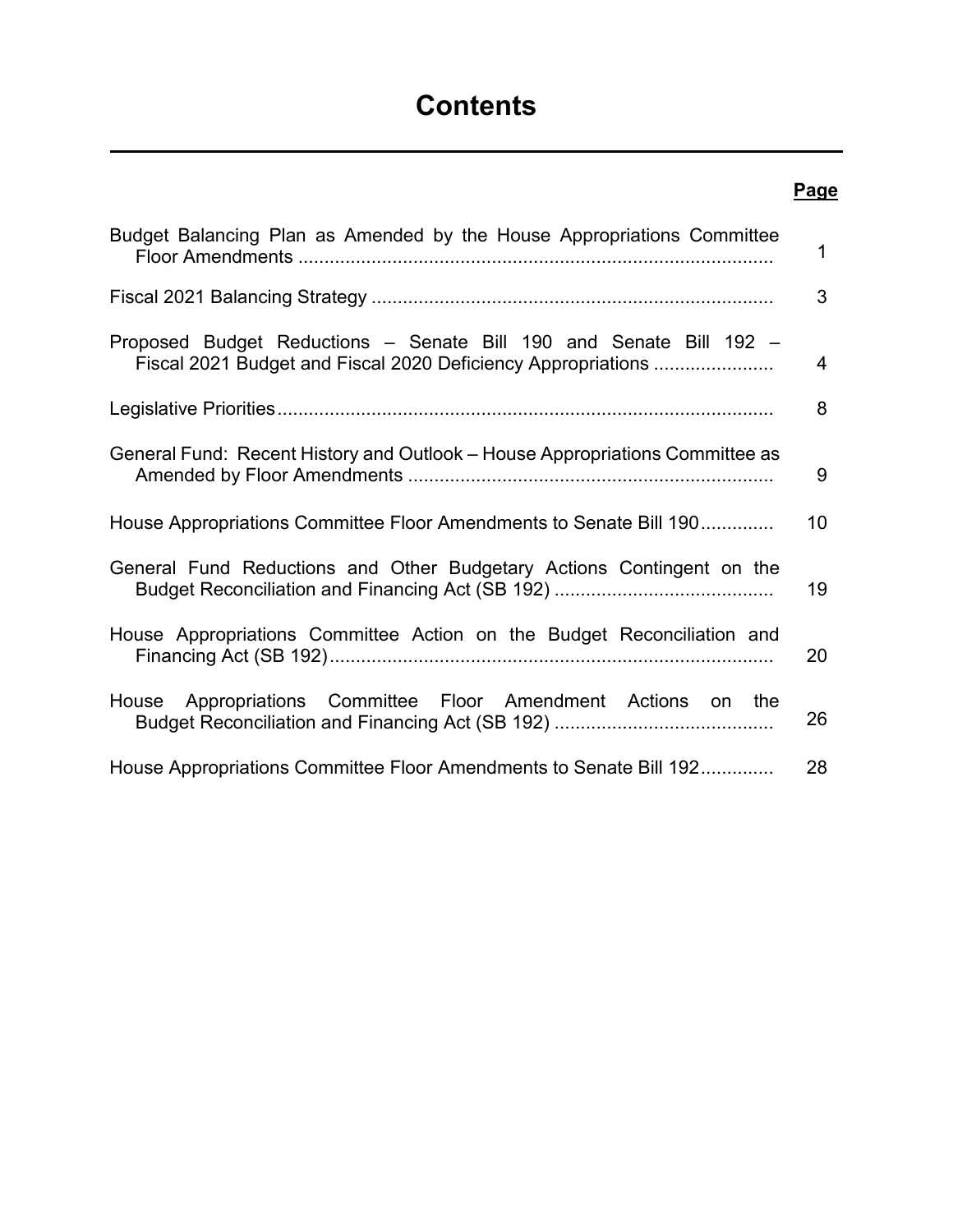# **Budget Balancing Plan As Amended by the House Appropriations Committee Floor Amendments**

**\_\_\_\_\_\_\_\_\_\_\_\_\_\_\_\_\_\_\_\_\_\_\_\_\_\_\_\_\_\_\_\_\_\_\_\_\_\_\_\_\_\_\_\_\_\_** 

**Achieves Spending Affordability Committee Goals:** The proposed budget achieves the Spending Affordability Committee's dual goals of leaving a fund balance of at least \$100 million and eliminating the structural shortfall in fiscal 2021. The committee's actions leave a fund balance of \$231.3 million and produce a structural surplus of \$67 million.

**Preserves Reserves:** Almost \$1.4 billion in cash resources are preserved including \$1.2 billion in the Rainy Day Fund. Collectively, these cash balances equate to 7% of general fund revenues.

**Constrains Growth in State Spending:** Growth in general fund spending increases \$78.6 million or 0.4%.

**Maintains the State's Commitment to Public Schools:** Under the committee's budget plan, State support for public schools will exceed \$7.2 billion. Direct aid to local school systems will increase an estimated \$236.3 million, or 3.8%. The budget plan dedicates \$362 million to support the implementation of The Blueprint for Maryland's Future.

**Restores Funds for Legislative Priorities:** The budget restores almost \$40 million of general funds reduced by the Governor to increase reimbursement rates for providers delivering services to Maryland's most vulnerable populations, \$18.2 million for aid to community colleges, and \$10.6 million for aid to independent colleges and universities. Funds are also restored for the Baltimore Symphony Orchestra, Maryland Public Television, and economic development projects in the National Capital region.

**Funds Coronavirus Response:** \$10 million is included in the fiscal 2020 budget to respond to the pandemic, and separate legislation authorizes the Governor to utilize \$50 million from the Rainy Day Fund if necessary.

**Continues to Provide Vital Health Care Services:** Medicaid funding totals \$11.9 billion allowing the State to provide coverage to 1.4 million of our residents.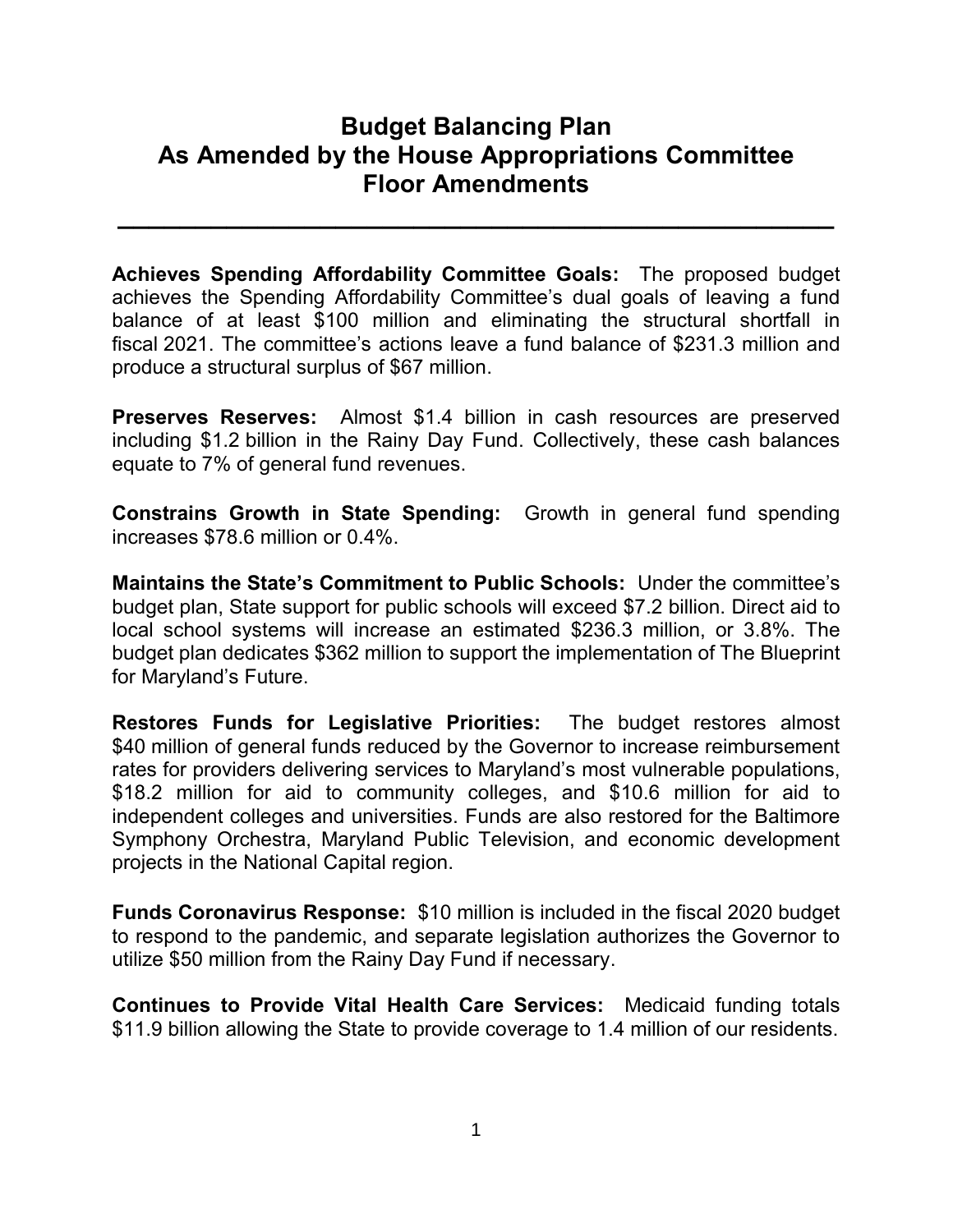**Promotes Affordability of Higher Education:** State support for Maryland's public four-year colleges and universities grows by \$64.9 million (3.9%) allowing undergraduate tuition rates to increase a modest 2.0%. Funding for community colleges increases by \$36.5 million (11%).

**Funds Rate Increases for Providers Serving Children and Vulnerable Populations:** A 4.0% rate increase is funded for providers serving the developmentally disabled, people with behavioral health needs, and Medicaid enrollees. Rate increases of 2.0% are funded for human service providers.

**Employee Compensation:** A 2% general salary increase is funded effective January 1, 2021 (5% for law enforcement officers effective July 1, 2020). If fiscal 2020 nonwithholding income tax revenues exceed the official revenue estimate by a specified amount, employees who were excluded from a 1% salary increase on January 1, 2020, will receive the 1% increase in fiscal 2021, and if funds are available, members of various bargaining units will receive a 2% increase.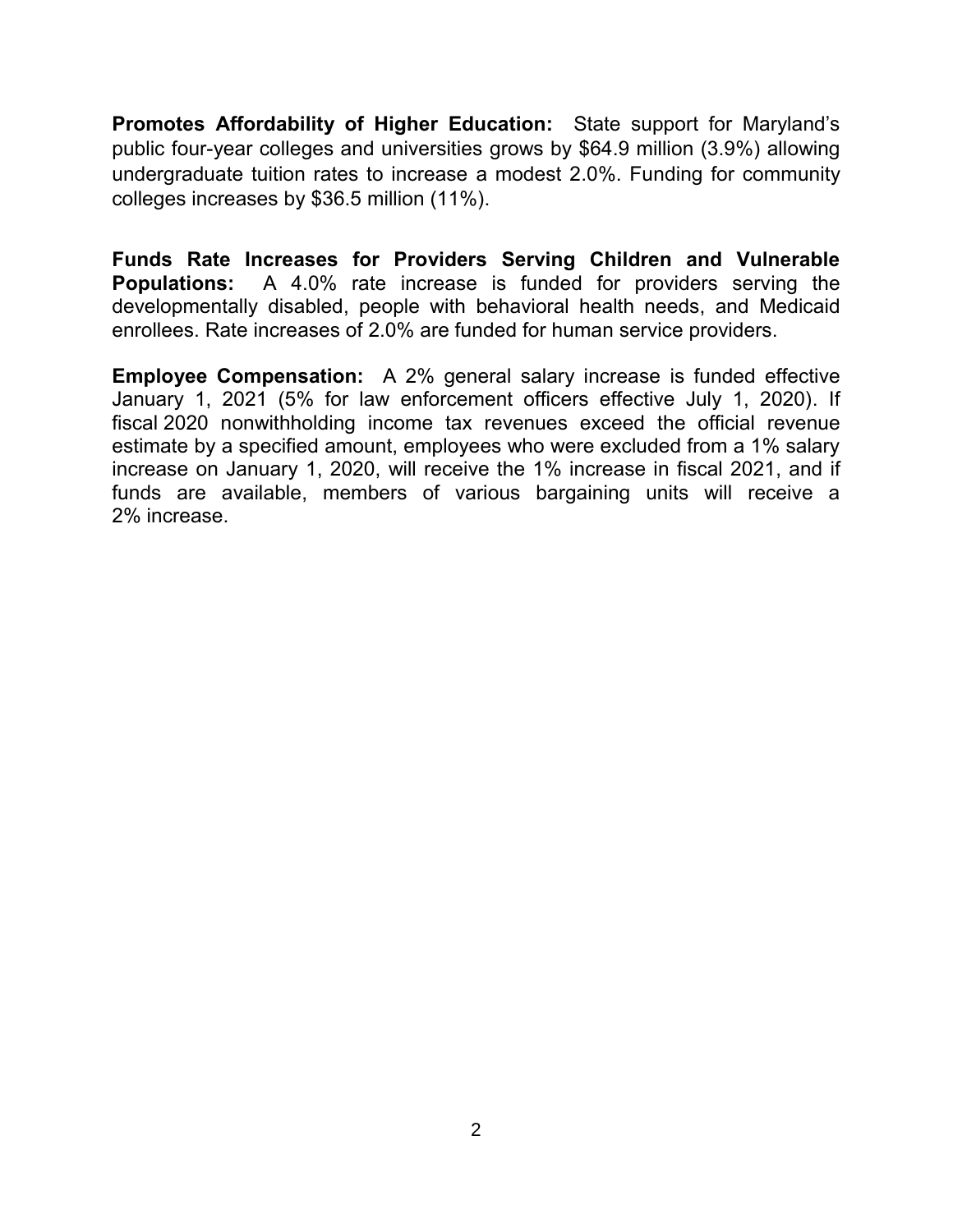## **Fiscal 2021 Balancing Strategy (\$ in Millions)**

|                                                        | Governor    | <b>Senate</b> | APP                     | Final       |
|--------------------------------------------------------|-------------|---------------|-------------------------|-------------|
| <b>Fiscal 2021 Ending Balance Before Legislation</b>   | $-$ \$641.1 |               | $-$ \$641.1 $-$ \$641.1 | $-$ \$641.1 |
| <b>Revenue Adjustments</b>                             |             |               |                         |             |
| <b>Legislative Actions</b>                             |             | \$1.8         | \$2.0                   | \$2.0       |
| Legislation                                            |             |               |                         |             |
| <b>Budget Reconciliation and Financing Act</b>         | \$727.5     | \$649.5       | \$679.4                 | \$710.8     |
| <b>Tax Relief Proposals</b>                            | $-17.9$     | 0.0           | 0.0                     | 0.0         |
| Building Opportunity Act (SB 276/HB 338)               | 40.0        | 0.0           | 0.0                     | 0.0         |
| <b>Spending</b>                                        |             |               |                         |             |
| Supplemental Budget No. 1 – Net Savings                | \$18.1      | \$18.1        | \$18.1                  | \$18.1      |
| Net Legislative Budget Cuts                            |             | 100.7         | 111.2                   | 141.4       |
| Additional Savings Reserved for Legislative Priorities |             | $-0.5$        | $-5.0$                  | $-5.0$      |
| Legislative Priorities                                 |             | 0.5           | 5.0                     | 5.0         |
| <b>Fiscal 2021 Estimated Closing Balance</b>           | \$126.6     | \$129.1       | \$169.7                 | \$231.3     |
|                                                        |             |               |                         |             |

APP: House Appropriations Committee HB: House Bill SB: Senate Bill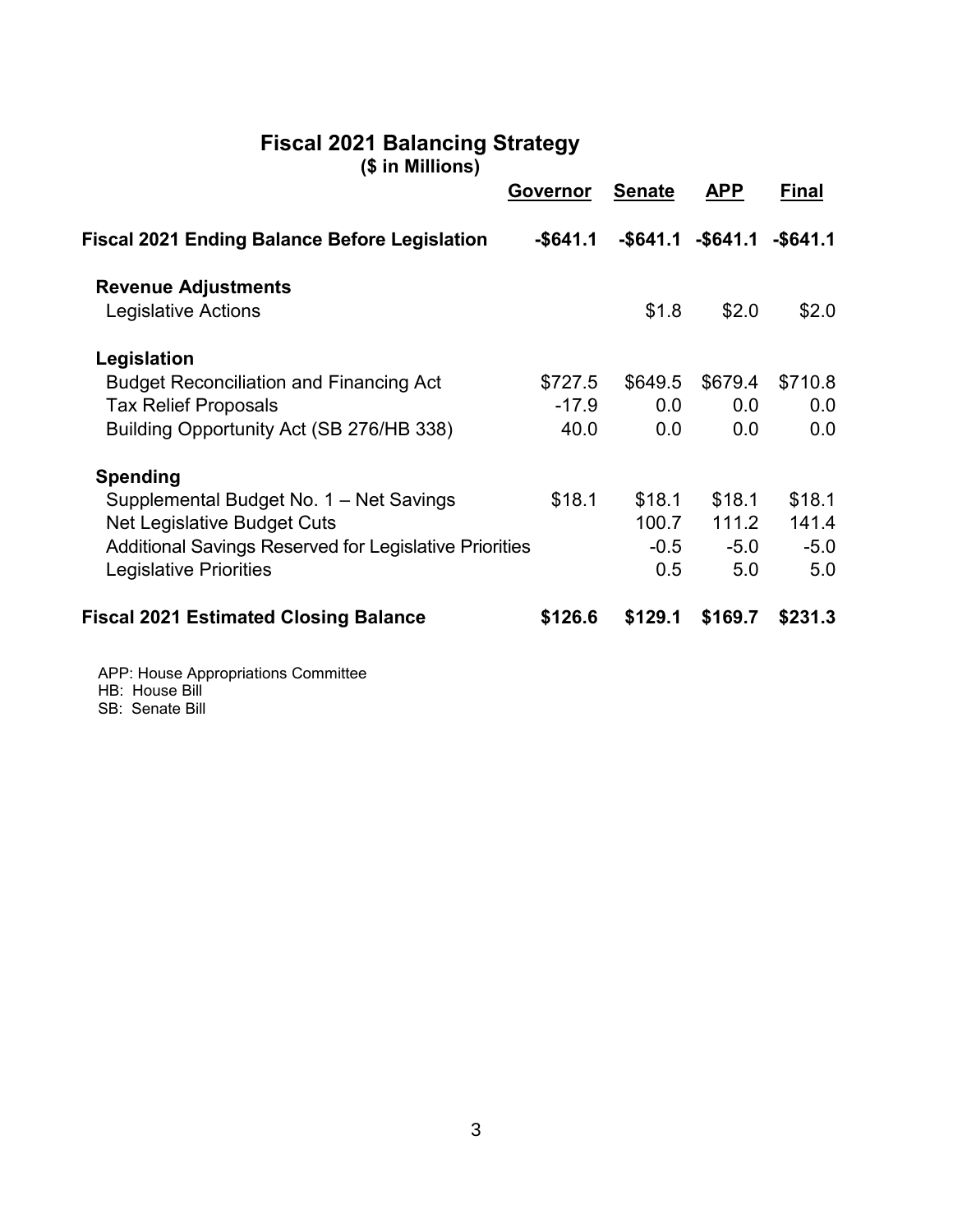# **Proposed Budget Reductions Senate Bill 190 and Senate Bill 192 Fiscal 2021 Budget and Fiscal 2020 Deficiency Appropriations (\$ in Millions)**

# **General Funds**

|   |                                                                                                                         | <b>Senate</b> | <b>APP</b> | <b>Final</b> |
|---|-------------------------------------------------------------------------------------------------------------------------|---------------|------------|--------------|
|   | <b>Medicaid</b>                                                                                                         |               |            |              |
| C | Slow Reduction to Medicaid Hospital Deficit Assessment                                                                  | \$10.0        | \$20.0     | \$10.0       |
|   | Remove Overbudgeted Fiscal 2020 Funding                                                                                 | 15.0          | 15.0       | 15.0         |
|   | Fund Swap to Recognize Available Federal Funds for Transportation                                                       |               |            |              |
|   | Services                                                                                                                | 3.9           | 3.9        | 3.9          |
|   | Fund Swap to Use Available Cigarette Restitution Funds                                                                  |               | 4.5        | 2.6          |
| C | Savings from Resumption of Audits of Hospital Claims<br>Fund Small Rural Pharmacy Access Program with Board of Pharmacy | 3.0           | 3.0        | 3.0          |
|   | <b>Fund Balance</b>                                                                                                     | 0.8           | 0.8        | 0.8          |
| С | Reduce Funds for Behavioral Health ASO Contract for Liquidated                                                          |               |            |              |
|   | Damages                                                                                                                 | 0.3           | 0.3        | 0.3          |
|   | <b>Total</b>                                                                                                            | \$32.9        | \$47.4     | \$35.6       |
|   | <b>Higher Education</b>                                                                                                 |               |            |              |
| C | Limit Increase in Aid to Independent Colleges and Universities                                                          | \$20.9        | \$22.4     | \$21.4       |
|   | Reduce Operating Support for University System of Maryland                                                              | 5.0           | 5.0        | 5.0          |
| C | Limit Increase in Aid to Community Colleges                                                                             |               | 3.6        | 0.0          |
|   | Limit Increase for Promise Scholarship Funds to 300% to Better Align                                                    |               |            |              |
|   | with Expected Utilization                                                                                               | 3.5           | 3.5        | 3.5          |
| C | Withdraw Surplus Fiscal 2020 Promise Scholarship Funds                                                                  | 3.0           | 3.0        | 3.0          |
|   | Reduce Operating Support for Morgan State University                                                                    |               | 0.3        | 0.3          |
|   | <b>Total</b>                                                                                                            | \$32.4        | \$37.8     | \$33.2       |
|   | <b>State Agencies</b>                                                                                                   |               |            |              |
|   | Overbudgeted Funds for MD THINK Major IT Project                                                                        | \$16.5        | \$16.5     | \$16.5       |
|   | Judiciary Operating Costs in Fiscal 2021                                                                                | 14.5          | 15.1       | 14.2         |
|   | Employee and Retiree Health Insurance Program Costs are                                                                 |               |            |              |
|   | Overstated                                                                                                              | 7.5           | 7.5        | 7.5          |
|   | Reduce Funds for More Jobs for Marylanders to Still Allow \$9 Million<br>in New Credits                                 | 7.1           | 7.1        | 7.1          |
|   | Shift Howard Street Tunnel Project Costs to Transportation Trust Fund                                                   | 10.0          | 9.0        | 9.0          |
|   | Fiscal 2020 Deficiency for Judiciary Salary Increases                                                                   |               | 5.6        | 2.8          |
|   | Reduce Overbudgeted Funds for Debt Service                                                                              | 5.0           | 5.0        | 5.0          |
|   | Major IT Fund Surplus Due to Revenue Sharing Agreements and                                                             |               |            |              |
|   | Cash Flow on Projects                                                                                                   | 3.0           | 3.2        | 3.2          |
| C | DPSCS Vacancy Savings in Fiscal 2020                                                                                    | 2.5           | 2.5        | 2.5          |
|   | DPSCS Vacancy Savings in Fiscal 2021                                                                                    | 5.0           | 2.5        | 5.0          |
| C | Raise Drinking Driver Monitoring Program Fee                                                                            | 1.3           | 1.3        | 1.3          |
|   | Align Funds for SmartWork with Recent Experience                                                                        | 1.0           | 1.0        | 1.0          |
|   | Fund Fiscal 2021 Local Health Improvement Coalition Grant with                                                          |               |            |              |
|   | <b>Available Special Funds</b>                                                                                          | 1.0           | 1.0        | 1.0          |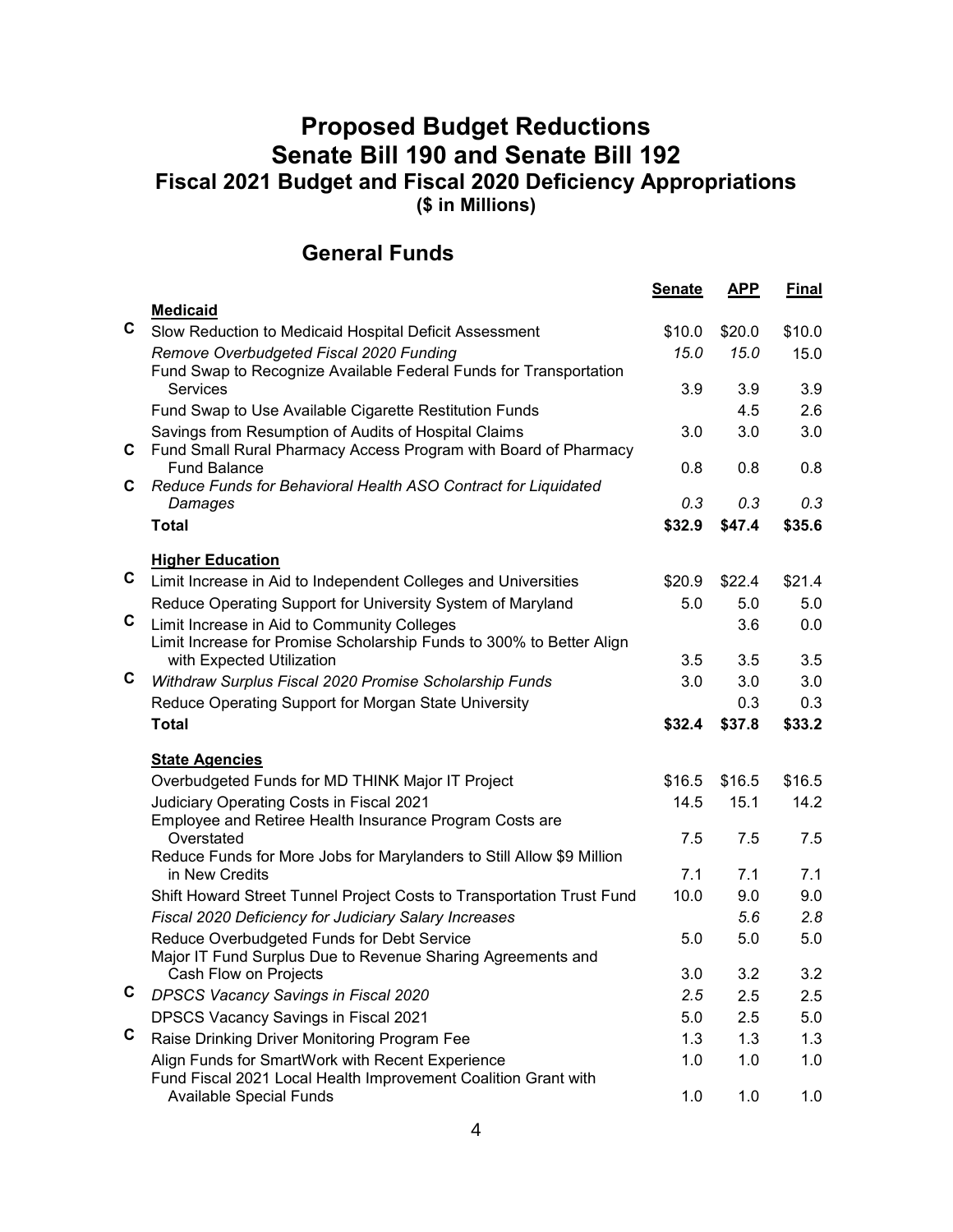# **General Funds**

|    |                                                                                                                                                 | <b>Senate</b> | <b>APP</b>              | <b>Final</b>    |
|----|-------------------------------------------------------------------------------------------------------------------------------------------------|---------------|-------------------------|-----------------|
| C  | Fund Maryland Primary Care Program with Board of Physicians Fund                                                                                |               |                         |                 |
|    | <b>Balance</b>                                                                                                                                  | 0.8           |                         | 0.0             |
|    | Reduce Funds for Maryland Primary Care Program<br>No Funds for More Jobs for Marylanders Sales Tax Refund Due to                                |               | 1.0                     | 0.5             |
|    | Lack of Interest                                                                                                                                | 1.0           | 1.0                     | 1.0             |
|    | Delete 14 Long-term Vacancies in Juvenile Services                                                                                              | 0.8           |                         | 0.0             |
|    | Assume New Prosecutor Positions will take Three Months to Fill                                                                                  |               | 0.6                     | 0.0             |
|    | Delay Expansion of Aging's Community for Life Program<br>Better Align Vacancy Assumptions for Department of General Services<br>with Experience | 0.5           | 0.6<br>0.5              | 0.0<br>0.5      |
|    | Federal Fund Availability for DDA Quality Control Contract<br>Understated                                                                       |               | 0.5                     | 0.5             |
|    | Abolish 15 Long-Term Vacancies in Dept. of Information Technology                                                                               | 0.3           | 0.3                     | 0.3             |
|    | Repeal Mandate for Child and Parent Resource Center Due to Audit<br>Findings - Fiscal 2021                                                      | 0.3           | 0.3                     | 0.3             |
|    | Delete Three Long-term Vacancies in MDL                                                                                                         | 0.2           | 0.2                     | 0.2             |
| C  | Reduce Election Management System IT Project Based on Estimate<br>of Final Project Cost                                                         |               | 0.2                     | 0.2             |
| С  | Withdraw Unused Fiscal 2020 Funds for Dairy Margin Coverage                                                                                     |               |                         |                 |
|    | Program                                                                                                                                         | 0.2           | 0.2                     | 0.2             |
|    | Delete Eight Long-term Vacancies in MDH                                                                                                         | 0.2           | 0.2                     | 0.2             |
| C. | Abolish 3 Long-term Vacant Positions in Comptroller's Budget<br>Repeal Mandate for Child and Parent Resource Center Due to Audit                | 0.2           | 0.2                     | 0.2             |
|    | Findings - Fiscal 2020<br>Shift Responsibilities of Office of Education Accountability to Office of<br><b>Inspector General</b>                 | 0.2<br>0.2    | 0.2<br>0.2              | 0.2<br>0.2      |
|    | Various Operating Costs for DPSCS                                                                                                               |               | 0.1                     | 0.0             |
|    | Better Align Vacancy Assumptions for Office of Governor with Current<br>Experience                                                              | 0.1           | 0.1                     | 0.1             |
|    | Abolish a Vacant Position in Department of Planning                                                                                             | 0.1           | 0.1                     | 0.1             |
| C  | Withdraw Surplus Fiscal 2020 Funds for MSDE Inspector General<br>Delete 2 New Veterans' Cemetery Caretakers as Existing Positions               |               | 0.1                     | 0.0             |
|    | <b>Remain Vacant</b><br>Vacancy Savings in Department of Commerce Reflecting Actual                                                             | 0.1           | 0.1                     | 0.1             |
|    | Experience                                                                                                                                      | 0.3           |                         | 0.0             |
|    | Delete DHS Position Vacant More than One Year<br>Additional Funds for Salaries and 6 New Positions for Dept. of                                 | 0.03          | 0.03                    | 0.03            |
|    | Legislative Services<br>Add Funds to Judiciary Budget for Fiscal 2021 General Salary                                                            |               |                         | $-2.0$          |
|    | Increase                                                                                                                                        | -4.5          | $-4.5$                  | $-4.5$          |
|    | <b>Total</b>                                                                                                                                    | \$75.2        | \$79.4                  | \$74.2          |
|    | <b>Reserves</b>                                                                                                                                 |               |                         |                 |
| C  | Rainy Day Fund                                                                                                                                  |               | \$284.4 \$284.4         | \$284.4         |
| C  | Defer Repayment of Local Income Tax Reserve Fund Repayment                                                                                      | 33.3          | 33.3                    | 33.3            |
| C  | No Funds Swept to Additional Retirement Payment                                                                                                 | 25.0          | 25.0                    | 25.0            |
| C  | No Funds Swept to OPEB Payment<br><b>Total</b>                                                                                                  | 25.0          | 25.0<br>\$367.8 \$367.8 | 25.0<br>\$367.8 |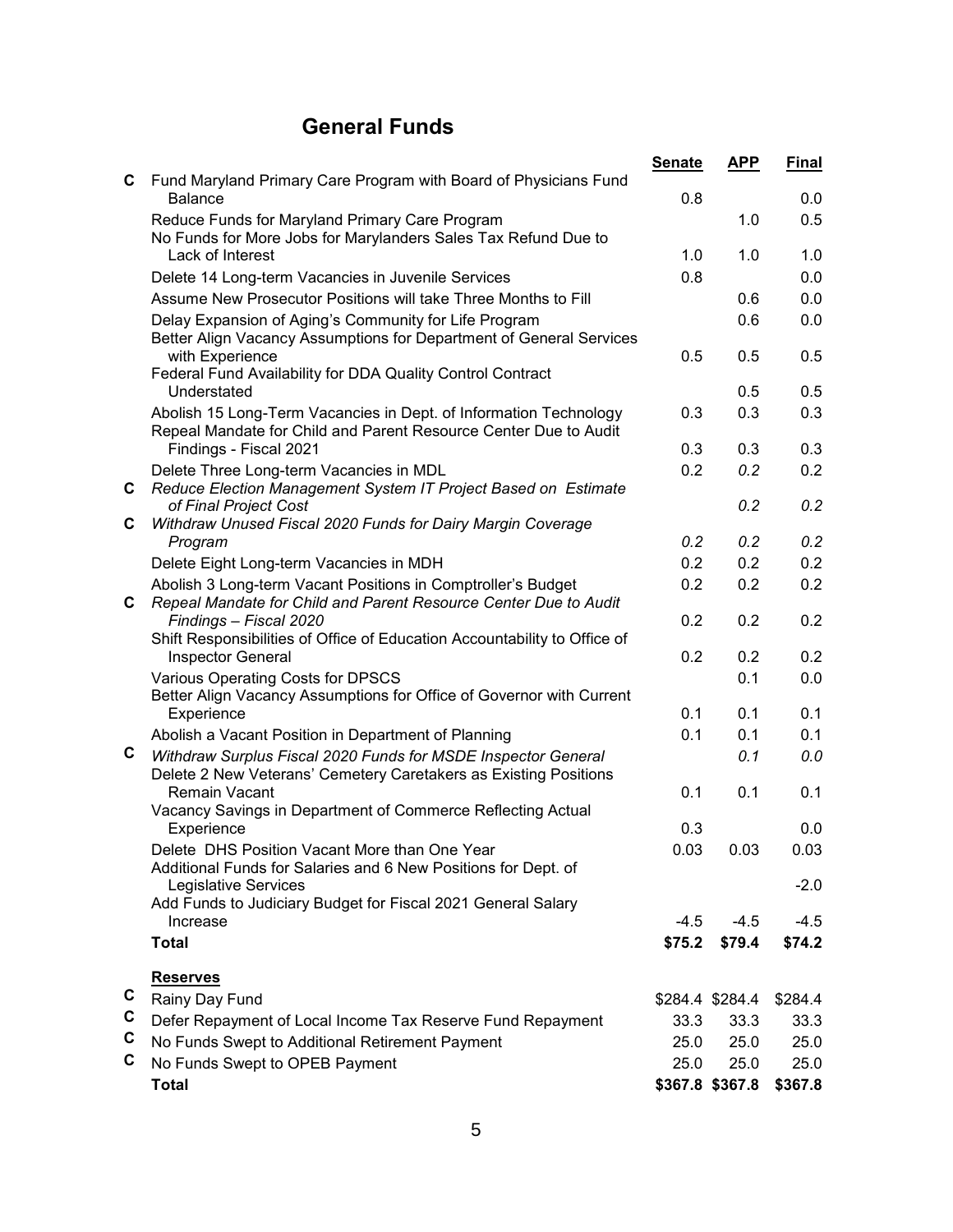# **General Funds**

|     |                                                               | <b>Senate</b> | <b>APP</b> | <b>Final</b> |
|-----|---------------------------------------------------------------|---------------|------------|--------------|
|     | <b>PAYGO</b>                                                  |               |            |              |
| C . | Fund Portion of MDOT Storm Water Management Improvements with |               |            |              |
|     | Bay Restoration Fund and Increase the Share of WMATA Mandate  |               |            |              |
|     | Costs Paid for by Transportation Trust Fund                   |               | \$12.5     | \$0.0        |
|     | Reduce Program Open Space Repayment Amount and Extend         |               |            |              |
|     | Repayment Another Year                                        |               | 1.0        | 38.2         |
|     | Reduce Community College Facility Renewal Funding to Amount   |               |            |              |
|     | Mandated                                                      | 0.3           | 0.3        | 0.3          |
|     | Total                                                         | \$0.3         | \$13.8     | \$38.5       |
|     | Total General Funds                                           | \$508.7       | \$546.3    | \$549.3      |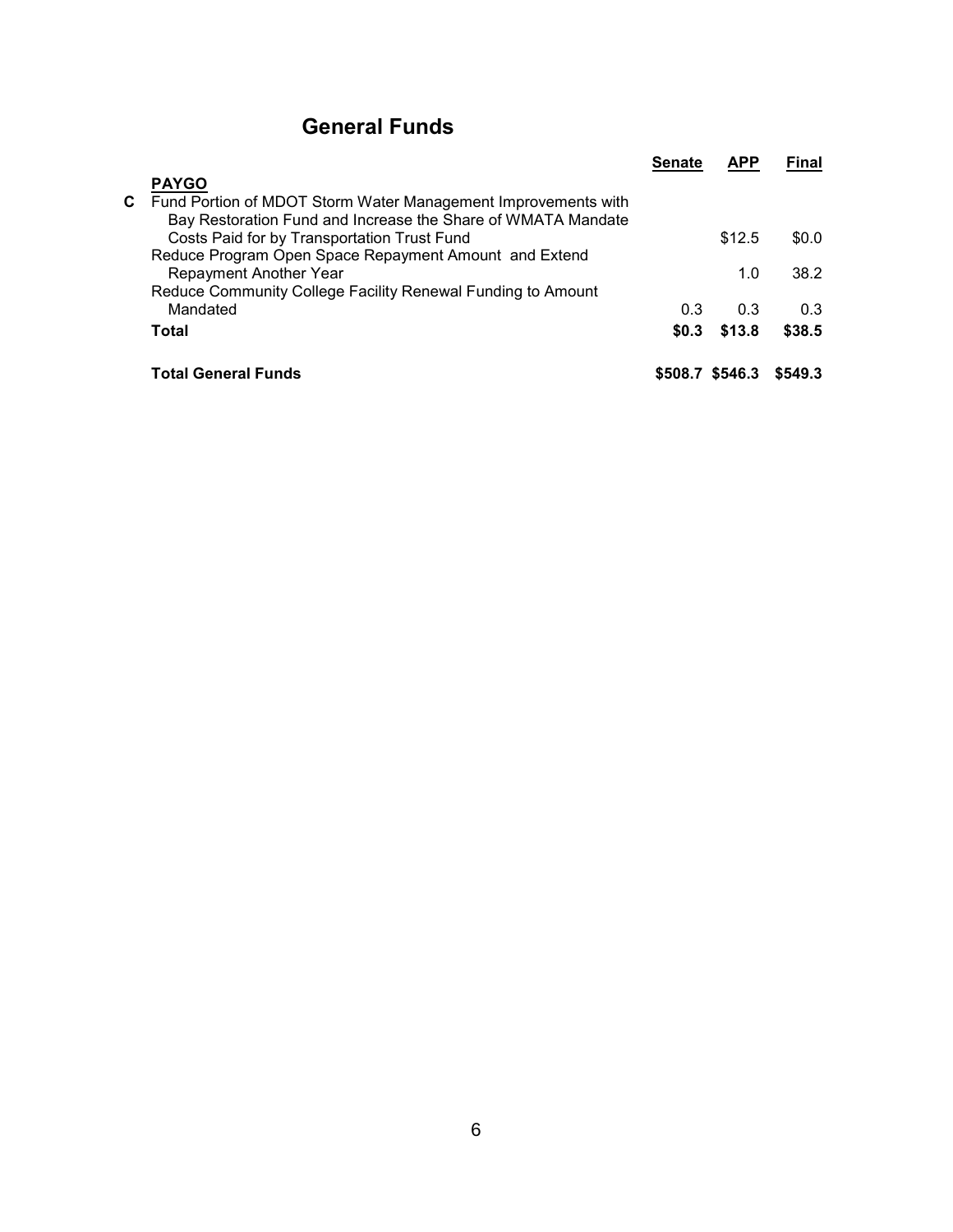# **Special Funds**

|             |                                                                                                                             | <b>Senate</b> | <b>APP</b> | <b>Final</b> |
|-------------|-----------------------------------------------------------------------------------------------------------------------------|---------------|------------|--------------|
|             | <b>Operating Costs</b>                                                                                                      |               |            |              |
| $\mathbf c$ | Reduce Transportation Trust Fund Spending on Storm water<br>Management Due to Availability of Bay Restoration Funds         |               | \$12.5     | \$0.0        |
|             | Vacancy Savings for Maryland Department of Transportation                                                                   | \$10.5        | 10.5       | 10.5         |
| C           | Reduce Unspent Concentration of Poverty Funds                                                                               | 6.0           | 6.0        | 6.0          |
|             | Reduce Funds for BOOST                                                                                                      |               | 4.5        | 2.6          |
| C           | Reduce Overbudgeted Funds for Health Benefit Exchange                                                                       | 3.0           | 3.7        | 3.7          |
|             | Employee and Retiree Health Insurance Program Costs are Overstated                                                          | 1.6           | 1.6        | 1.6          |
|             | No Funds For Animal Waste Technology Fund                                                                                   | 1.5           | 1.5        | 1.5          |
|             | Special Fund Availability for DHS is Overstated                                                                             | 1.0           | 1.0        | 1.0          |
|             | Reduce Funds for IT Project and SBE's Planned Wide Area Network                                                             |               |            |              |
|             | Due to Objections from Local Boards                                                                                         | 0.7           | 0.9        | 0.9          |
|             | Align Funding for New Tax System with Cash Flow Needs of Project                                                            | 0.7           | 0.7        | 0.7          |
|             | <b>Judiciary Operating Costs</b>                                                                                            | 0.4           | 0.4        | 0.4          |
| C           | Fiscal 2020 Deficiency for Judiciary Salary Increases                                                                       | 0.0           | 0.4        | 0.4          |
|             | Savings from Publicizing Abandoned Property Electronically<br>Reduce Funds for Contractual Employees for Office of Attorney |               | 0.3        | 0.0          |
|             | General                                                                                                                     | 0.3           | 0.3        | 0.3          |
|             | Reduce Funds for Airport Consulting Contract                                                                                | 0.3           | 0.3        | 0.3          |
|             | Delete Funds for Energy Administration as Budget Overstates Available                                                       |               |            |              |
| C           | Revenue                                                                                                                     | 0.2           | 0.2        | 0.2          |
|             | Reduce Election Management System IT Project Based on Estimate of<br><b>Final Project Cost</b>                              |               | 0.2        | 0.2          |
|             | Delete 3 Vacant Positions at MDE                                                                                            | 0.2           | 0.2        | 0.2          |
|             | Reduce Funds for MDL to Level Available                                                                                     | 0.1           | 0.1        | 0.1          |
|             | Abolish 15 Long-term Vacancies in Dept. of Information Technology                                                           | 0.1           | 0.1        | 0.1          |
|             | Abolish Vacant Positions in Department of Natural Resources                                                                 | 0.2           | 0.1        | 0.1          |
|             | Abolish 3 Long-term Vacant Positions in Comptroller's Budget                                                                | 0.01          | 0.01       | 0.01         |
|             | Better Align Vacancy Assumptions for Department of General Services<br>with Experience                                      | 0.02          | 0.02       | 0.02         |
|             | Delete DHS Position Vacant More than One Year                                                                               | 0.003         | 0.003      | 0.003        |
|             | Add Funds to Judiciary Budget for Fiscal 2021 General Salary Increase                                                       | $-0.3$        | $-0.3$     | $-0.3$       |
|             | <b>Total</b>                                                                                                                | \$26.5        | \$32.7     | \$30.5       |
|             |                                                                                                                             |               |            |              |

APP: House Appropriations Committee ASO: Administrative Services Organization DHS: Department of Human Services DPSCS: Department of Public Safety and Correctional Services IT: information technology MDE: Maryland Department of the Environment MDH: Maryland Department of Health MDL: Maryland Department of Labor MD THINK: Maryland's Total Human-services Integrated NetworK PAYGO: pay-as-you-go SBE: State Board of Elections

*Note: Fiscal 2020 reductions in italics.* 

#### **C: Contingent on Passage of Legislation**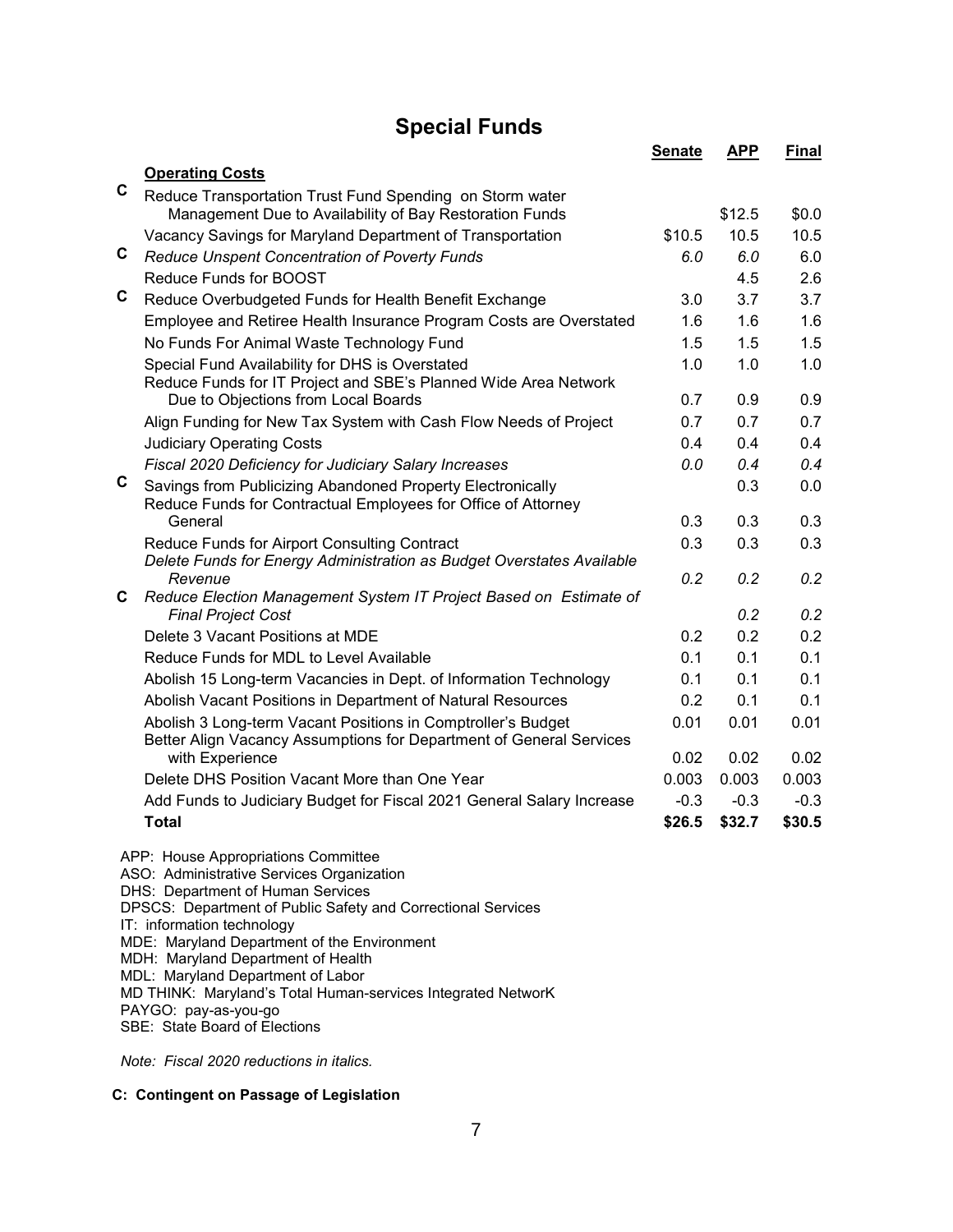## **Legislative Priorities (\$ in Millions)**

| animistrativni Oeneral I unu Reuuctivns Restoreu by Oeneral Assembly                                                                     |                        |            |              |
|------------------------------------------------------------------------------------------------------------------------------------------|------------------------|------------|--------------|
|                                                                                                                                          | <b>Amount Restored</b> |            |              |
|                                                                                                                                          | Senate                 | <b>APP</b> | <b>Final</b> |
| Restore 4% Rate Increase for Developmental Disabilities, Behavioral<br>Health, and Medicaid Providers (Governor proposed trimming to 2%) | \$39.5                 | \$39.5     | \$39.5       |
| Restore Full Funding for Community College Aid Formula                                                                                   | 18.2                   | 14.6       | 18.2         |
| Restore Funds for Independent Colleges and Universities                                                                                  | 11.1                   | 9.6        | 10.6         |
| Restore Full Funding for National Capital Strategic<br>Economic<br><b>Development Program</b>                                            | 7.2                    | 7.2        | 7.2          |
| No Increase to Local Share of SDAT Costs                                                                                                 | 4.4                    | 4.4        | 4.4          |
| Fully Fund Mandate for Baltimore Symphony Orchestra                                                                                      | 1.6                    | 1.6        | 1.6          |
| Fully Fund Increase to Annapolis PILOT Payment                                                                                           | 0.4                    | 0.4        | 0.4          |
| Fully Fund Mandated Increase for Maryland Public Television                                                                              | 0.2                    | 0.2        | 0.2          |
| <b>Total Administration Reductions Restored</b>                                                                                          | \$82.6                 | \$77.5     | \$82.1       |
|                                                                                                                                          |                        |            |              |
| <b>General Funds Restricted ("Fenced") for Legislative Priorities</b>                                                                    |                        |            |              |
| <b>State Nutrition Program</b>                                                                                                           | \$0.5                  | \$0.5      | \$0.5        |
| Assistance to Businesses Impacted by the Purple Line Construction *                                                                      |                        | 2.0        | 2.0          |
| Creating a Women's Pre-release Pilot Program                                                                                             |                        | 1.5        | 1.5          |
| <b>Pretrial Services Grant Fund</b>                                                                                                      |                        | 0.8        | 0.8          |
| Grant to Chesapeake Bay Foundation for Educational Programming                                                                           |                        | 0.4        | 0.4          |
| Hiring Compliance and Enforcement Staff at MDE and MDA                                                                                   |                        | 0.4        | 0.4          |
| Establishment of a Private Letter Ruling Process by Comptroller                                                                          |                        | 0.3        | 0.3          |
| Make Office Vacancies Extinct Program                                                                                                    |                        | 0.1        | 0.1          |
|                                                                                                                                          | \$0.5                  | \$6.0      | \$6.0        |
| <b>Total Funding for Priorities Not Funded by Governor</b>                                                                               | \$83.0                 | \$83.4     | \$88.0       |
| APP: House Appropriations Committee<br>MDA: Maryland Department of Agriculture                                                           |                        |            |              |

### **Administration General Fund Reductions Restored by General Assembly**

PILOT: payment in lieu of taxes SDAT: State Department of Assessments and Taxation

MDE: Maryland Department of the Environment

\*Includes \$1 million of special funds and \$1 million of general funds.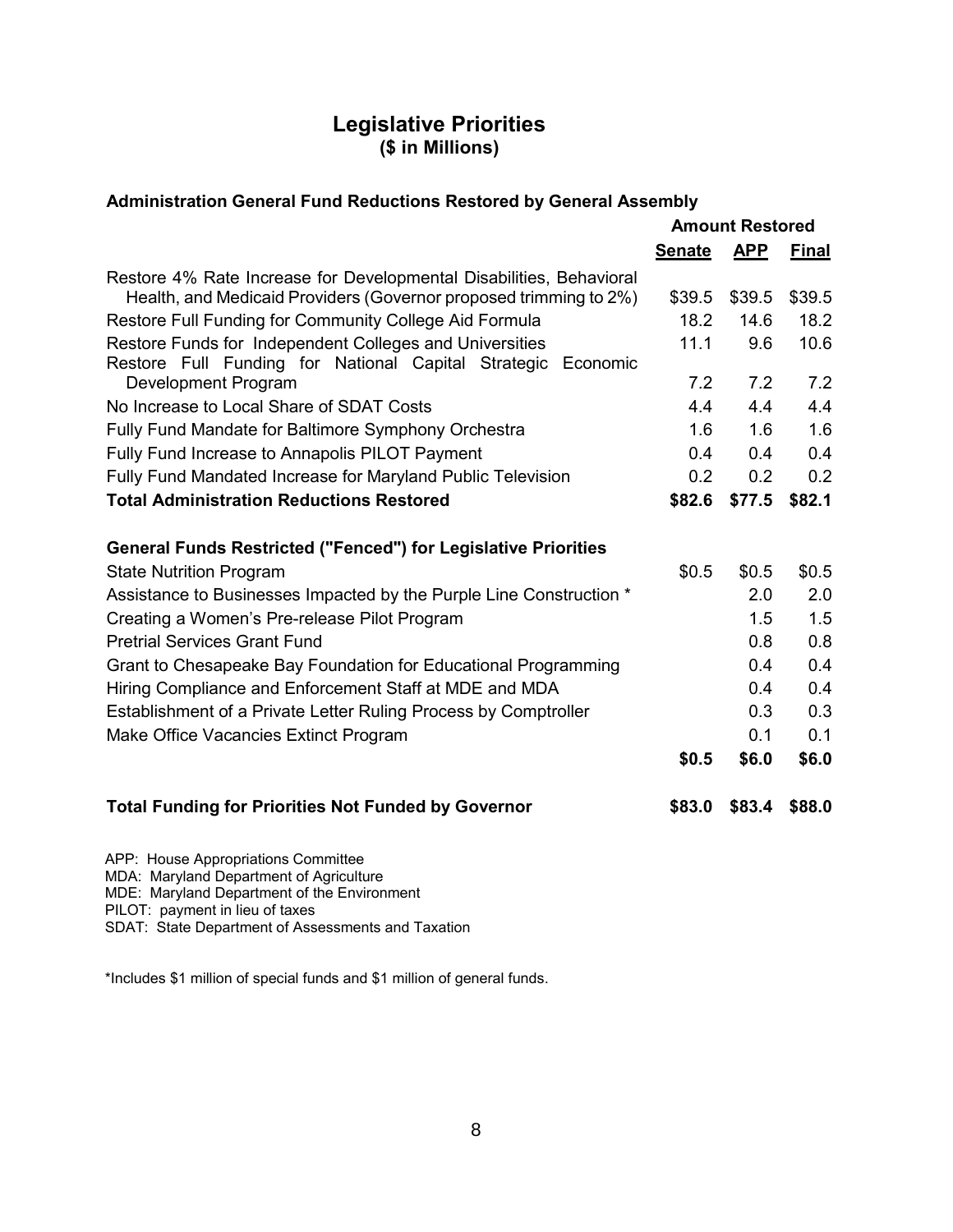## **General Fund: Recent History and Outlook Fiscal 2019-2021 (\$ in Millions) House Appropriations Committee As Amended by Floor Amendments**

|                                                                                                                           | 2019            | 2020              | 2021           |
|---------------------------------------------------------------------------------------------------------------------------|-----------------|-------------------|----------------|
| <b>Funds Available</b>                                                                                                    |                 |                   |                |
| <b>Ongoing Revenues</b>                                                                                                   | \$18,224        | \$18,764          | \$19,410       |
| <b>Balances and Transfers</b>                                                                                             | 391             | 1,132             | 450            |
| <b>Short-term Revenues</b>                                                                                                | 229             | 0                 | $\Omega$       |
| <b>Total Funds Available</b>                                                                                              | \$18,843        | \$19,896          | \$19,860       |
| <b>Appropriations, Deficiencies, and Cost Containment</b>                                                                 |                 |                   |                |
| Net Ongoing Operating Costs and Deficiencies                                                                              | \$17,758        | \$18,783          | \$19,286       |
| One-time Spending                                                                                                         | 85              | 124               | 174            |
| Appropriations to Reserve Fund                                                                                            | 26              | 661               | 558            |
| One-time Targeted Reversions/Contingent Reductions                                                                        | $\Omega$        | $-17$             | $-389$         |
| <b>Total Spending</b>                                                                                                     | \$17,869        | \$19,550          | \$19,629       |
| <b>Cash Balance/(Shortfall)</b>                                                                                           | \$974           | \$346             | \$231          |
| Structural                                                                                                                |                 |                   |                |
| <b>Balance (Ongoing Revenues Less Ongoing Operating Costs)</b><br><b>Ratio (Ongoing Revenues/Ongoing Operating Costs)</b> | \$466<br>102.6% | $-$ \$19<br>99.9% | \$67<br>100.6% |
|                                                                                                                           |                 |                   |                |
| <b>Reserve Fund Activity</b>                                                                                              |                 |                   |                |
| Appropriations to Rainy Day Fund                                                                                          | \$15            | \$444             | \$7            |
| <b>Transfers to General Fund</b>                                                                                          | 0               | $-158$            | -54            |
| <b>Estimated Rainy Day Fund Balance - June 30</b>                                                                         | \$876           | \$1,180           | \$1,152        |
|                                                                                                                           |                 |                   |                |
| <b>Total Cash (Rainy Day Fund and General Fund Balance)</b>                                                               | \$1,851         | \$1,526           | \$1,383        |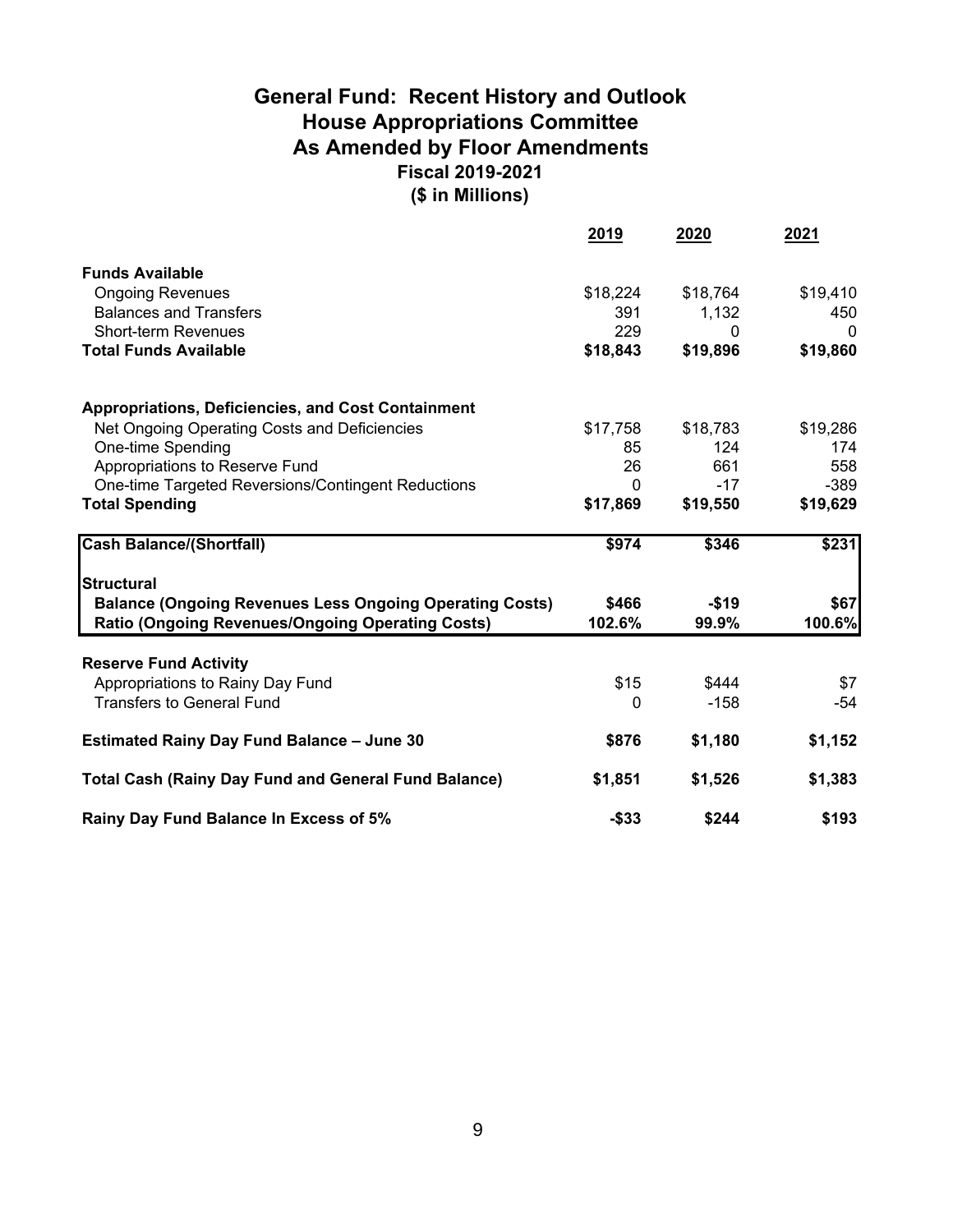#### **Amendment No. 1**

On page 2 of the Committee Reprint, under the heading Payments to Civil Divisions of the State, in program A15O00.01 Disparity Grants, in line 14 following "received" insert ", provided that \$250,000 of this appropriation made for the purpose of a Disparity Grant for Baltimore City may not be expended until Baltimore City includes in its Capital Improvement Plan an upgrade for a facility in East Baltimore that would be suitable as a transfer site for small haulers that need to dispose of waste and provides a report to the budget committees detailing the transfer site location and timeline for opening. The report shall be submitted prior to the expenditure of funds, and the budget committees shall have 45 days from the date of receipt of the report to review and comment. Funds restricted pending receipt of this report may not be transferred by budget amendment or otherwise to any other purpose and shall revert to the General Fund if the report is not received".

#### **Amendment No. 2**

On page 3 of the Committee Reprint, under the heading Department of Legislative Services, in program B75A01.07 Office of Policy Analysis, in line 7 after "Appropriation" insert ", provided that this appropriation is increased by \$2,000,000 and 6 regular positions are added".

#### **Amendment No. 3**

On page 4 of the Committee Reprint, under the heading Judiciary, in line 2 strike "\$3,554,879" and substitute "\$2,662,280"; and in line 4 strike "57.0" and substitute "46.0" and in the same line strike " $46$ " and substitute " $35$ ".

#### **Amendment No. 4**

On page 7 of the Committee Reprint, under the heading Office of the Attorney General, in program C81C00.01 Legal Counsel and Advice, in line 12 following ", provided that" strike beginning with ", contingent" down through and including "HB 745," in line 14.

#### **Amendment No. 5**

On page 9 of the Committee Reprint, under the heading Office of the Attorney General, in program C81C00.22 Baltimore City Violent Crime Prosecution Division, in line 20 strike "1,906,888" and substitute "2,547,873".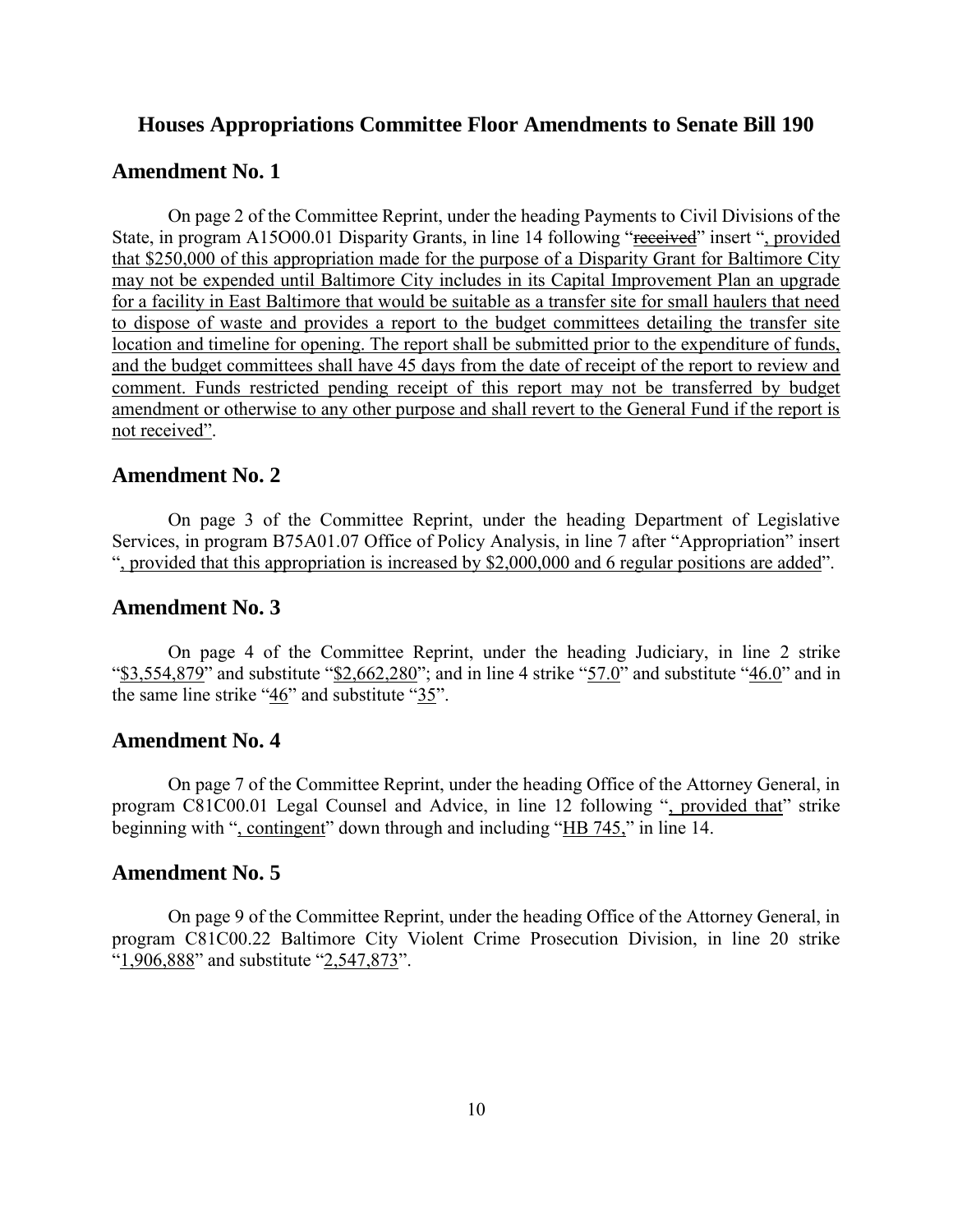#### **Amendment No. 6**

On page 14 of the Committee Reprint, under the heading Maryland Energy Administration, in program D13A13.08 Renewable and Clean Energy Programs and Initiatives, in line 15 following "that" strike beginning with "," down through "SB 740," in line 17.

#### **Amendment No. 7**

On page 23 of the Committee Reprint, under the heading Children's Services, in program D21A02.01 Children and Youth Division, in line 11 strike "\$250,000" and insert "\$100,000".

#### **Amendment No. 8**

On page 28 of the Committee Reprint, under the heading Department of Aging, in program D26A07.03 Community Services, in line 2 following "Fund" insert "Further provided that \$600,000 of this appropriation for the Community for Life (CFL) program may be expended only to establish new CFLs in jurisdictions with populations above 600,000 that have not yet received funding under this program. Funds not expended for this restricted purpose may not be transferred by budget amendment or otherwise to any other purpose and shall revert to the General Fund".

#### **Amendment No. 9**

On page 28 of the Committee Reprint, under the heading Department of Aging, in program D26A07.03 Community Services, in line 3 strike "25,035,025" and substitute "25,635,025"; and in line 5 strike "56,911,216" and substitute "57,511,216".

#### **Amendment No. 10**

On page 31 of the Committee Reprint, under the heading Department of Planning, in program D40W01.03 Planning Data and Research, in line 22 following "Appropriation" insert ", provided that \$150,000 of this appropriation made for the purpose of general administrative expenses in the Planning Data and Research program may not be expended pending the submission of a confirmatory letter from the Maryland Department of Planning to the budget committees by August 1, 2020. The letter shall indicate that a Memorandum of Understanding has been signed between the Maryland Department of Planning and the Department of Legislative Services on the provision of geocoded addresses for prisoners listed in the database maintained by the Department of Public Safety and Correctional Services. The budget committees shall have 45 days from the date of the receipt of the confirmatory letter to review and comment. Funds restricted pending the receipt of the confirmatory letter may not be transferred by budget amendment or otherwise to any other purpose and shall revert to the General Fund if the confirmatory letter is not submitted to the budget committees".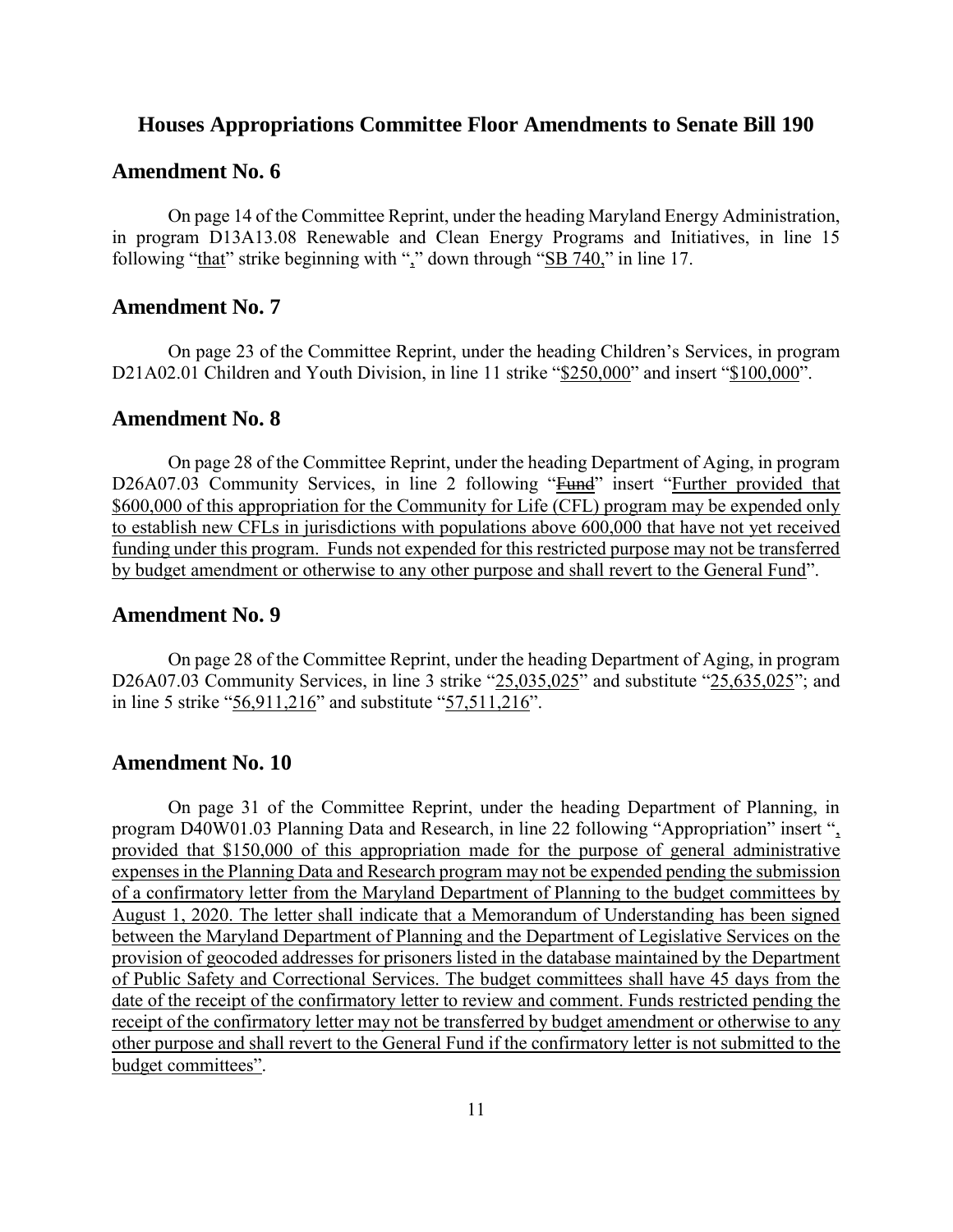#### **Amendment No. 11**

On page 64 of the Committee Reprint, under the heading State Highway Administration, in program J00B01.01 State System Construction and Equipment, in line 41 strike beginning with "Further provided" down through and including "Fund." in line 12 on page 65.

#### **Amendment No. 12**

On page 72 of the Committee Reprint, under the heading Land Acquisition and Planning, in program K00A05.10 Outdoor Recreation Land Loan, in line 22 strike beginning with "Further provided" down through and including "canceled" in line 34.

#### **Amendment No. 13**

On page 87 of the Committee Reprint, under the heading Deputy Secretary for Public Health Services, in program M00F01.01 Executive Direction, in line 14 strike "9,463,045" and substitute "9,963,045"; and in line 17 strike "18,350,222" and substitute "18,850,222".

#### **Amendment No. 14**

On page 98 of the Committee Reprint, under the heading Medical Care Programs Administration, in program M00Q01.01 Deputy Secretary for Health Care Financing, in line 13 following "Appropriation" insert ", provided that \$100,000 of this appropriation intended for administration may not be expended until the Maryland Department of Health and the Hilltop Institute at the University of Maryland, Baltimore County, in consultation with other stakeholders, submit a report to the budget committees that provides a cost-benefit analysis of expanding access to long-term care services through home- and community-based waivers. The analysis should include: (1) a comparison of all health care costs incurred by individuals by different levels of acuity who have moved into waiver services and those who remain on the waiting list for waiver services; (2) to the extent practical, comparison data for a five-year period; (3) how to capture savings from provision of waiver services through Medicaid that accrues to Medicare for the benefit of the Medicaid program; (4) the extent to which the provider community can accommodate additional individuals served though waiver and similar Medicaid services; and (5) any other information that is necessary to adequately capture the full extent of incurred cost and cost avoidance from more fully utilizing waiver services. The report shall be submitted by December 1, 2020 and the committees shall have 45 days from the date of the receipt of the report to review and comment. Funds restricted pending the receipt of the report may not be transferred by budget amendment or otherwise to any other purpose and shall revert to the General Fund if the report is not submitted".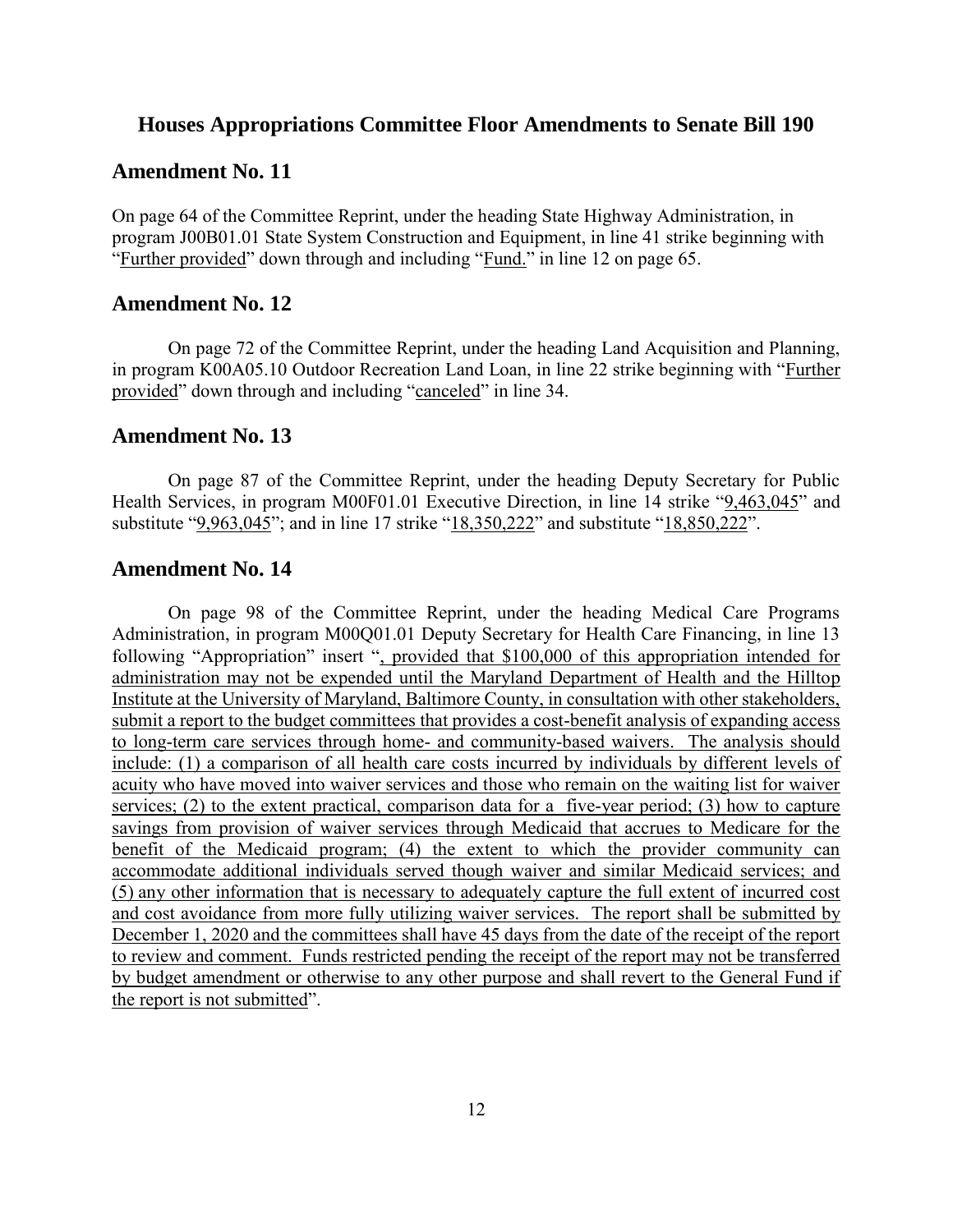#### **Amendment No. 15**

On page 99 of the Committee Reprint, under the heading Medical Care Programs Administration, in program M00Q01.03 Medical Care Provider Reimbursements, in line 36 strike "\$20,000,000" and substitute "\$10,000,000".

#### **Amendment No. 16**

On page 100 of the Committee Reprint, under the heading Medical Care Programs Administration, in program M00Q01.03 Medical Care Provider Reimbursements, in line 4 strike "3,167,530,546" and substitute "3,169,401,363"; and in line 17 strike "9,897,998,557" and substitute "9,899,869,374".

#### **Amendment No. 17**

On page 100, under the heading Medical Care Programs Administration, in program M00Q01.03 Medical Care Provider Reimbursements, in line 8 strike "\$4,500,000" and substitute "\$2,629,183".

#### **Amendment No. 18**

On page 103 of the Committee Reprint, under the heading Health Regulatory Commissions, in program M00R01.01 Maryland Health Care Commission, in line 6 following "Appropriation" insert ", provided that \$500,000 of this appropriation to be used to provide a grant to the R Adams Cowley Shock Trauma Center may not be made until the University of Maryland Medical System submits a report to the budget committees and the Joint Audit and Evaluation Committee (JAEC) detailing specific responses to findings and recommendations contained in the March 2020 Office of Legislative Audits Special Review of Board of Directors Activities and the December 2019 Special Committee of the Board of the University of Maryland Medical System internal forensic audit report undertaken with advice by Latham and Watkins, LLP. The report shall be submitted by October 1, 2020 and the budget committees and JAEC shall have 45 days to review and comment from the date the report is received. Funds restricted pending the receipt of the report may not be expended or transferred by budget amendment or otherwise to any other purpose and shall be canceled"

#### **Amendment No. 19**

On page 103 of the Committee Reprint, under the heading Health Regulatory Commissions, in program M00R01.02 Health Services Cost Review Commission, in line 14 following "Appropriation" insert ", provided that \$250,000 of this appropriation made for the purpose of administration may not be expended for that purpose and instead may only be used to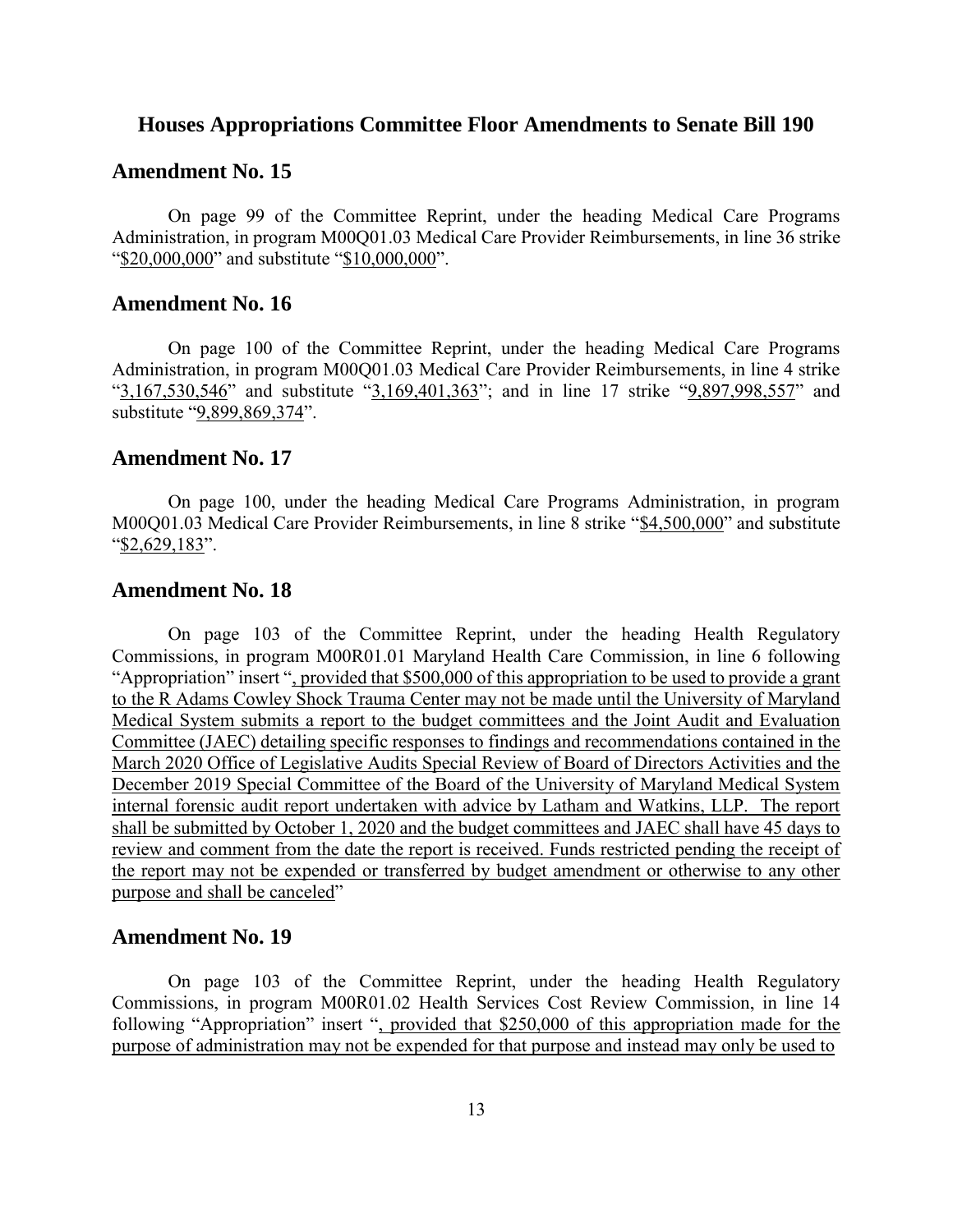fund an independent actuarial analysis of the state's hospital medical liability market. The independent actuarial analysis shall include: (1) the cost of hospital self-insurance programs including the availability, adequacy and affordability of hospital reinsurance in the state; (2) an examination of hospital reinsurance climates in other states and the ability of states to maintain adequate access to hospital reinsurers; (3) the impact on Maryland's medical liability climate of implementing each of the provisions of California's Medical Injury Compensation Reform Act; and (4) recommendations on how to stabilize the hospital liability market in the state to ensure both continued access to essential services and success under Maryland's Total Cost of Care Model.

The Health Care Services Cost Review Commission shall submit the independent actuarial analysis to the Senate Budget and Taxation Committee, Senate Judicial Proceedings Committee, Senate Finance Committee, House Judiciary Committee, House Health and Government Operations Committee, and the House Appropriations Committee by September 15, 2020. Funds not expended for this restricted purpose may not be transferred by budget amendment or otherwise to any other purpose and shall be canceled".

#### **Amendment No. 20**

On page 121 of the Committee Reprint, under the heading Department of Public Safety and Correctional Services, in line 9 strike "\$2,500,000" and insert "\$5,000,000".

#### **Amendment No. 21**

On page 121 of the Committee Reprint, under the heading Department of Public Safety and Correctional Services, in line 22 following "eanceled." insert "Further provided that \$890,000,000 of this appropriation made for the purpose of Comptroller Object 01 Salaries and Wages may be expended only for that purpose. Funds not expended for this restricted purpose may not be transferred by budget amendment or otherwise to any other purpose and shall revert to the General Fund or be canceled.".

#### **Amendment No. 22**

On page 125 of the Committee Reprint, under the heading Patuxent Institution, in program Q00D00.01 Patuxent Institution, in line 18 strike "60,031,662" and substitute "60,053,112"; and in line 20 strike "60,244,062" and substitute "60,265,512".

#### **Amendment No. 23**

On page 128 of the Committee Reprint, under the heading Division of Correction – West Region, in program Q00R02.04 Western Correctional Institution, in line 12 strike "64,458,623" and substitute "64,523,623"; and in line 14 strike "64,633,623" and substitute "64,698,623".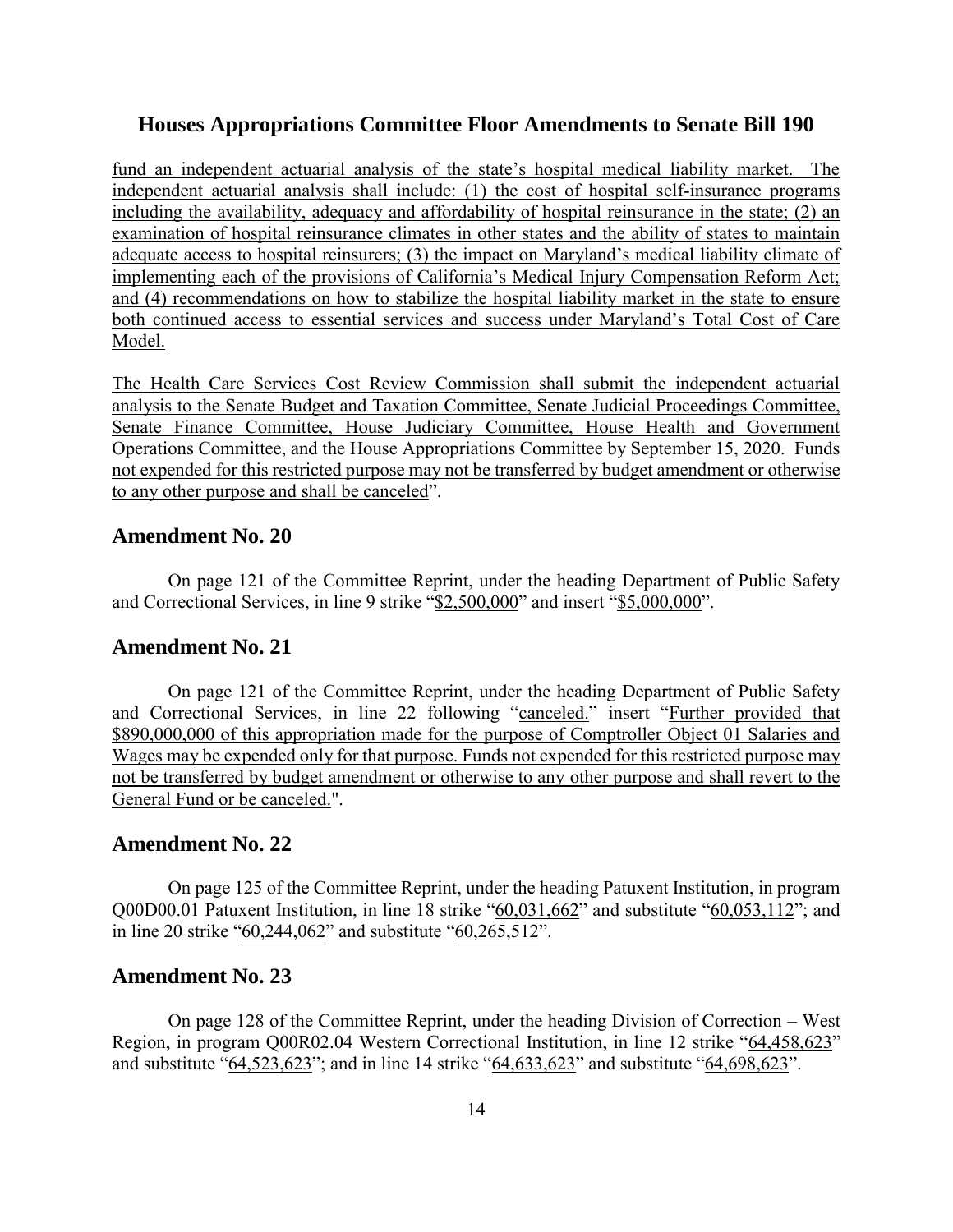#### **Amendment No. 24**

On page 129 of the Committee Reprint, under the heading Division of Correction – East Region, in program Q00S02.02 Maryland Correctional Institution - Jessup, in line 14 strike " $43,883,863$ " and substitute " $43,901,869$ "; and in line 16 strike " $43,983,869$ " and substitute "44,001,869".

#### **Amendment No. 25**

On page 130 of the Committee Reprint, under the heading Division of Correction – East Region, in program Q00S02.06 Southern Maryland Pre-Release Unit, in line 24 strike "6,158,917" and substitute "6,163,267"; and in line 26 strike "6,303,917" and substitute "6,308,267".

#### **Amendment No. 26**

On page 131 of the Committee Reprint, under the heading Division of Correction – East Region, in program Q00S02.08 Eastern Correctional Institution, in line 5 strike "123,053,247" and substitute "123,060,747"; and in line 8 strike "123,635,247" and substitute "123,642,747".

#### **Amendment No. 27**

On page 131 Committee Reprint, under the heading Division of Correction – East Region, in program Q00S02.10 Central Maryland Correctional Facility, in line 26 strike "18,689,262" and substitute "18,694,262"; and in line 28 strike "18,774,262" and substitute "18,779,262".

#### **Amendment No. 28**

On page 151 of the Committee Reprint, under the heading Funding for Educational Organizations, in program R00A03.05 Broadening Options and Opportunities for Students Today, in line 28 following "school year." strike beginning with "In order to" down through and including "year." in line 42.

#### **Amendment No. 29**

On page 156 of the Committee Reprint, under the heading Funding for Educational Organizations, in program R00A03.05 Broadening Options and Opportunities for Students Today, in line 1 strike "5,500,000" and substitute "7,370,817".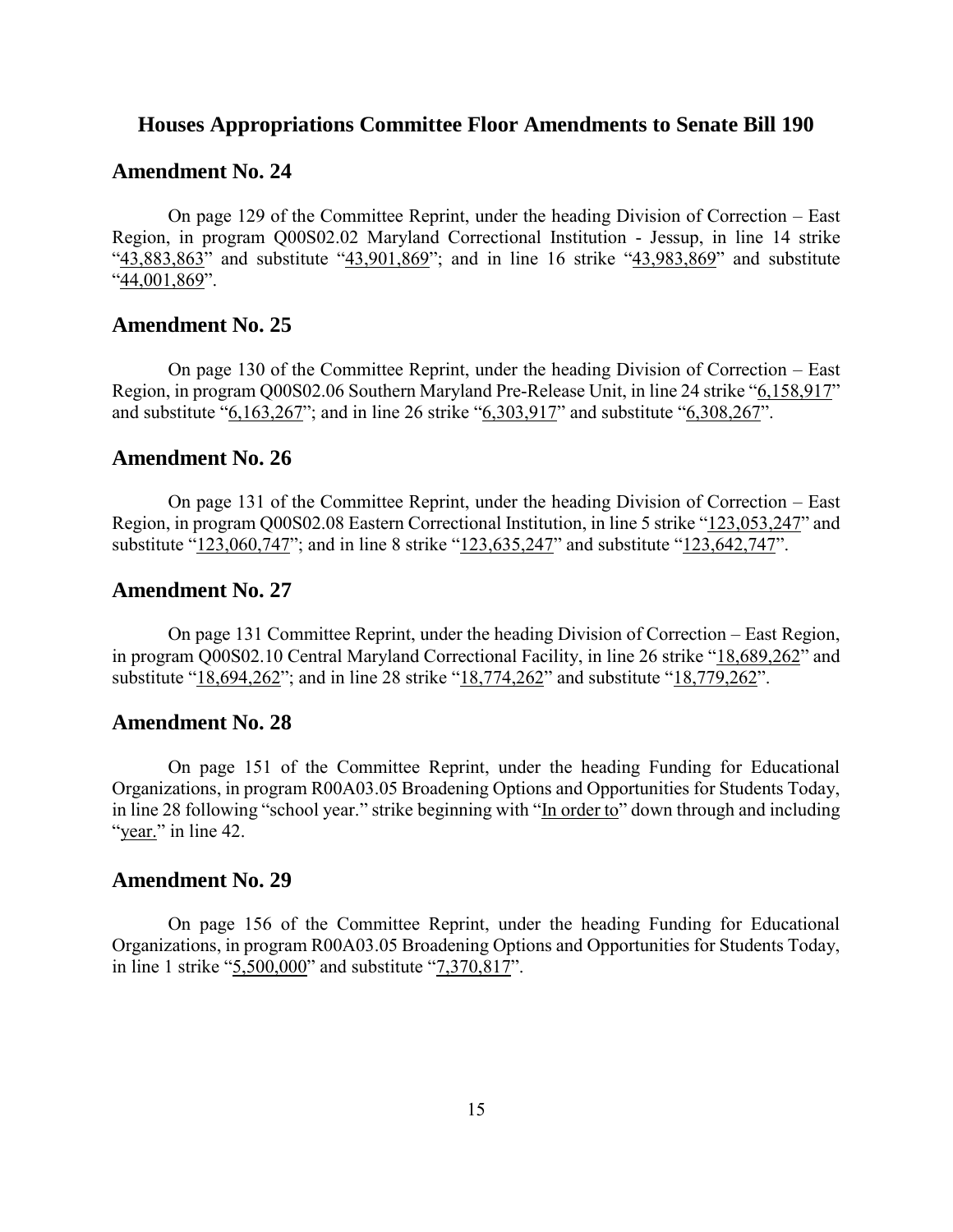#### **Amendment No. 30**

On page 163 of the Committee Reprint, under the heading Maryland Higher Education Commission, in program R62I00.03 Joseph A. Sellinger Formula for Aid to Non-Public Institutions of Higher Education, in line 36 strike "\$22,435,098" and substitute "\$21,435,098".

#### **Amendment No. 31**

On page 164 of the Committee Reprint, under the heading Maryland Higher Education Commission, in program R62I00.05 The Senator John A. Cade Funding Formula for the Distribution of Funds to Community Colleges, in line 9 following "Appropriation" strike beginning with ", provided" down through and including "10%" in line 14.

#### **Amendment No. 32**

On page 193 of the Committee Reprint, under the heading State Reserve Fund, in program Y01A02.01 Dedicated Purpose Account, in line 28 strike beginning with "Further provided" down through and including "\$12,500,000" in line 42.

#### **Amendment No. 33**

On page 194 of the Committee Reprint, under the heading State Reserve Fund, in program Y01A02.01 Dedicated Purpose Account, in line 1 strike "\$265,503,782" and substitute " $228,333,333$ "; and on the same page in line 6 strike "38,170,449" and substitute "0".

#### **Amendment No. 34**

On page 195 of the Committee Reprint, under the heading Judiciary, in program C00A00.10 Clerks of the Circuit Court, in line 26 strike "842,303" and substitute "3,657,277"; and in line 29 strike " $27,209$ " and substitute " $205,160$ "; and in line 31 strike " $869,512$ " and substitute "3,862,437".

#### **Amendment No. 35**

On page 278 of the Committee Reprint, under the heading Maryland Technology Development Corporation, in program T50T01.09 Maryland Technology Infrastructure Fund, in line 25 strike beginning with "HB 343," down through and including "SB 602" in line 26 and insert "legislation enacted in Calendar 2020".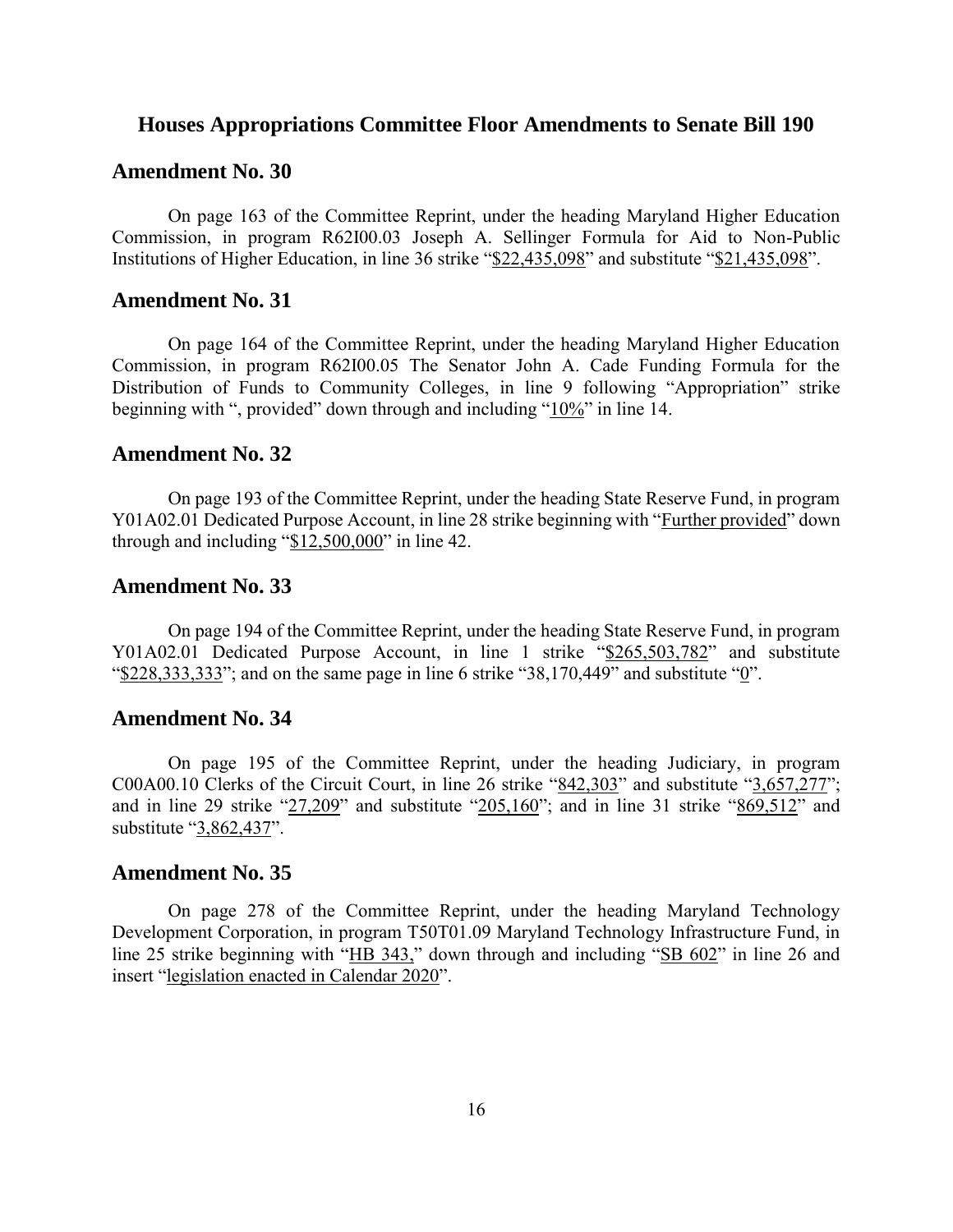#### **Amendment No. 36**

On page 40 of the Committee Reprint, under the heading Compliance Division, in program E00A05.01 Compliance Administration, strike beginning with ", provided" in line 11 down through "publication" in line 19; and on page 43, under the heading State Department of Assessments and Taxation, in program E50C00.02 Real Property Valuation, strike beginning with ", provided" in line 11 down through "amount" in line 21; and on the same page, under the heading State Department of Assessments and Taxation, in program E50C00.04 Office of Information Technology, strike beginning with ", provided" in line 25 down through "amount" in line 35; and on the same page, under the heading State Department of Assessments and Taxation, in program E50C00.05 Business Property Valuation, strike beginning with ", provided" in line 39 down through "amount" in line 7 of page 44; and on page 91, under the heading Behavioral Health Administration, in program M00L01.02 Community Services, strike beginning with ", provided" in line 40 down through "services" in line 2 of page 92; and on page 92, under the heading Behavioral Health Administration, in program M00L01.02 Community Services, strike beginning with ", provided" in line 4 down through "services" in line 9; and on the same page, under the heading Behavioral Health Administration, in program M00L01.03 Community Services for Medicaid State Fund Recipients, strike beginning with ", provided" in line 27 down through "services" in line 32; and on page 96, under the heading Developmental Disabilities Administration, in program M00M01.02 Community Services, strike beginning with ", provided" in line 36 down through "providers" in line 41; and on the same page, under the heading Developmental Disabilities Administration, in program M00M01.02 Community Services, strike beginning with ", provided" in line 43 down through "providers" in line 5 of page 97; and on page 97, under the heading Developmental Disabilities Administration, in program M00M01.02 Community Services, strike beginning with ", provided" in line 6 down through "providers" in line 11; and on page 99, under the heading Medical Care Programs Administration, in program M00Q01.03 Medical Care Provider Reimbursements, strike beginning with "Further provided" in line 31 down through "increase." in line 34; and on page 100, under the heading Medical Care Programs Administration, in program M00Q01.03 Medical Care Provider Reimbursements, strike beginning with ", provided" in line 11 down through "increase" in line 15; and on page 101, under the heading Medical Care Programs Administration, in program M00Q01.07 Maryland Children's Health Program, strike beginning with "." in line 34 down through "increase" in line 38; and on the same page, under the heading Medical Care Programs Administration, in program M00Q01.07 Maryland Children's Health Program, strike beginning with ", provided" in line 40 down through "increase" in line 44; and on page 102, under the heading Medical Care Programs Administration, in program M00Q01.10 Medicaid Behavioral Health Provider Reimbursements, strike beginning with ", provided" in line 20 down through "services" in line 25; and on the same page under the heading Medical Care Programs Administration, in program M00Q01.10 Medicaid Behavioral Health Provider Reimbursements, strike beginning with ", provided" in line 27 down through "services" in line 32; and on page 107, under the heading Office of Technology for Human Services, in program N00F00.04 General Administration, in line 24 strike "Information" and insert "Integrated"; and on page 160, under the heading Maryland Public Broadcasting Commission, in program R15P00.02 Administration and Support Services, strike beginning with ", provided" in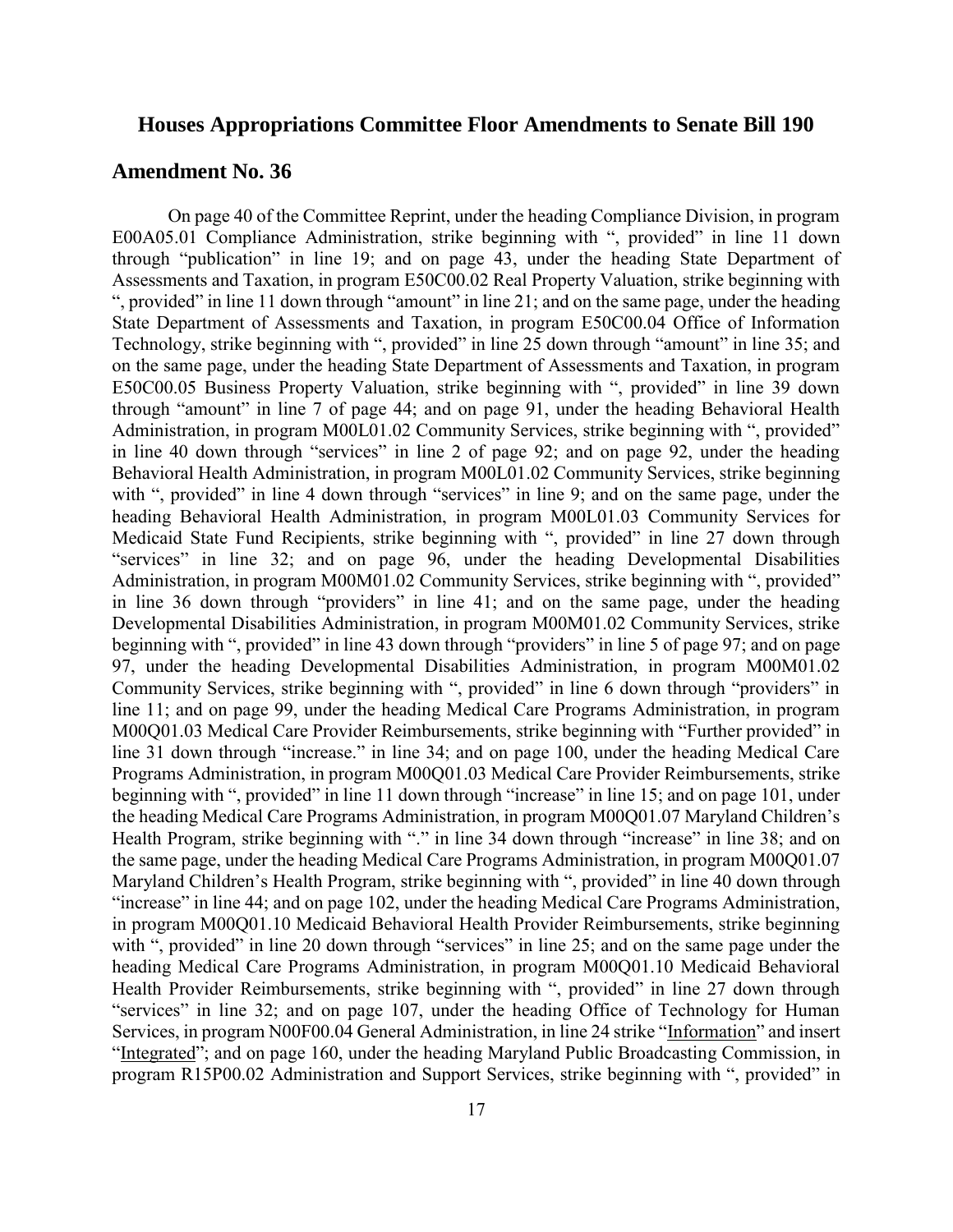line 26 down through "session" in line 31; and on page 171, under the heading Division of Neighborhood Revitalization, in program S00A24.01, strike beginning with ", provided" in line 29 down through "Fund" in line 1 of page 172; and on page 179, under the heading Division of Tourism, Film and the Arts, in program T00G00.02 Office of Tourism Development, strike beginning with ", provided" in line 3 down through "Orchestra" in line 8; and on page 220, under the heading Judiciary, strike beginning with "Judiciary" in line 9 down through "871,500" in line 12 and insert "Judiciary Clerk of Court 1 (A) (@118,600) 7 830,200 12, and insert "Judiciary Clerk of Court 1 (A)  $\left(\frac{a}{a}\right)$  18,600) 7

| $\frac{1}{100}$ and $\frac{1}{100}$ by $\frac{1}{100}$ by $\frac{1}{100}$ by $\frac{1}{100}$ by $\frac{1}{100}$ by $\frac{1}{100}$ | 0.00200   |
|------------------------------------------------------------------------------------------------------------------------------------|-----------|
| Judiciary Clerk of Court II (B) $(\omega$ 121,600) 6                                                                               | 729,600   |
| Judiciary Clerk of Court III (C) ( $\omega$ 122,750 6                                                                              | 736,500   |
| Indiciary Clerk of Court IV (D) $(0.124, 500)$ 5                                                                                   | .622.500° |

Judiciary Clerk of Court IV (D)  $(Q124,500)$  5 622,500"; and on page 283, under the heading Amendments to Senate Bill 190/House Bill 150, in line 10 strike "and." and insert "and".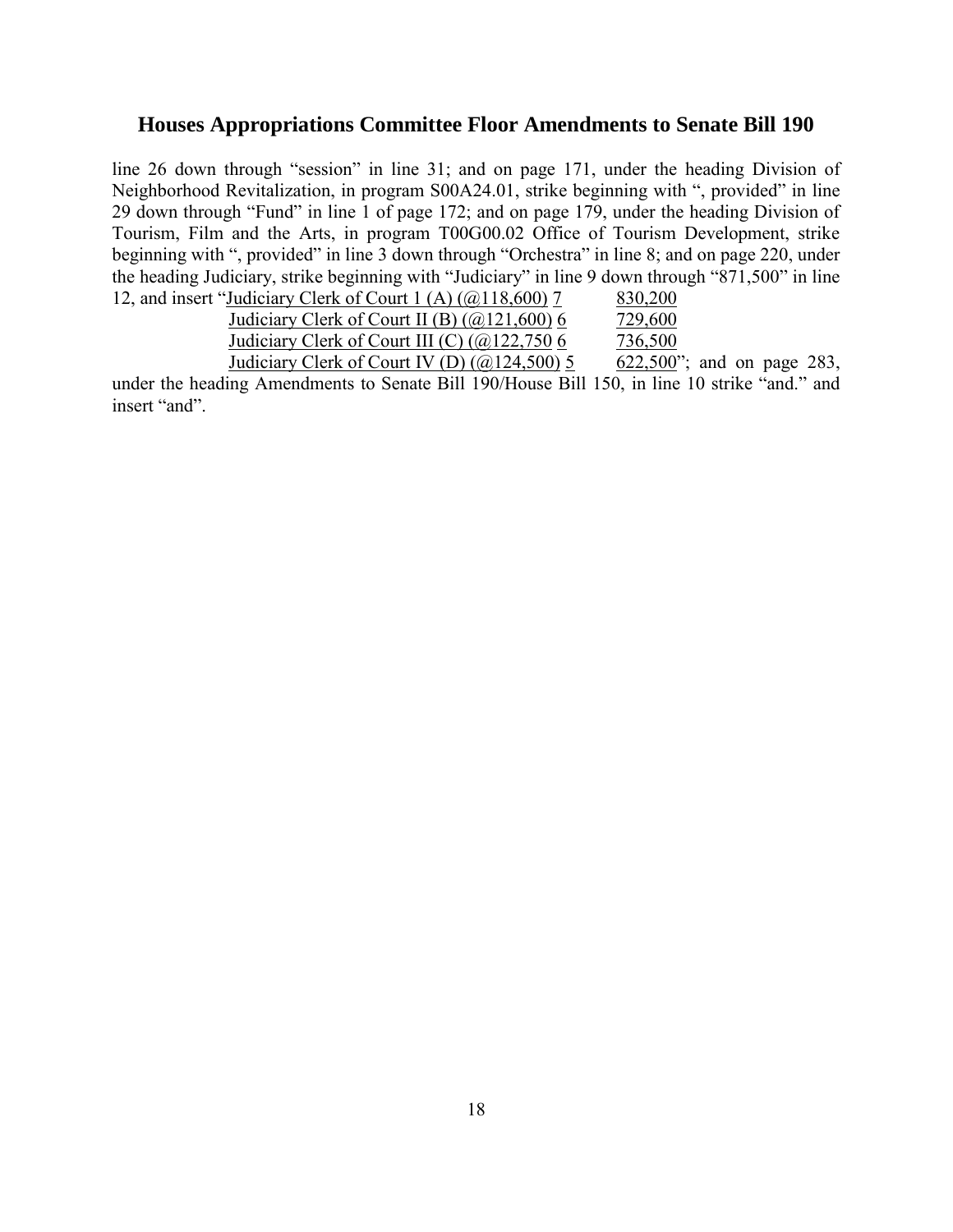#### **Contingent on the Budget Reconciliation and Financing Act (SB 192) General Fund Reductions and Other Budgetary Actions (\$ in Millions)**

|                                                                                                                                                 | <u>Senate</u> | <u>APP</u> | Final   |
|-------------------------------------------------------------------------------------------------------------------------------------------------|---------------|------------|---------|
|                                                                                                                                                 |               |            |         |
| <b>Contingent General Fund Reductions - Fiscal 2020</b><br>Maryland Community College Promise Scholarship Program Funds Unneeded Due to Awarded |               |            |         |
| Scholarships                                                                                                                                    | \$3.0         | \$3.0      | \$3.0   |
| Personnel Savings in Department of Public Safety and Correctional Services Due to Vacancies                                                     | 2.5           | 2.5        | 2.5     |
| Lower than Expected Costs for Election Management System Major IT Project                                                                       | 0.0           | 0.2        | 0.2     |
| Anticipated Liquidated Damages for the Administrative Services Organization Contract in the Behavioral                                          |               |            |         |
| Health Administration                                                                                                                           | 0.3           | 0.3        | 0.3     |
| Unused Appropriation for the Dairy Margin Coverage Program                                                                                      | 0.2           | 0.2        | 0.2     |
| Grant to Child and Parent Resource Group, Inc. Portion of Grant Not Yet Provided to Grantee                                                     | 0.2           | 0.2        | 0.2     |
| Start Up Delays for the Maryland State Department of Education Office of Inspector General                                                      | 0.0           | 0.1        | 0.0     |
| <b>Contingent Special Fund Reduction - Fiscal 2020</b>                                                                                          |               |            |         |
| Concentration of Poverty Grant Based on Eligible Schools                                                                                        | \$6.0         | \$6.0      | \$6.0   |
| Lower than Expected Costs for Election Management System Major IT Project                                                                       | 0.0           | 0.2        | 0.2     |
| <b>Contingent General Fund Reductions - Fiscal 2021</b>                                                                                         |               |            |         |
| Reduce the Appropriation to the Revenue Stabilization Fund                                                                                      | \$284.4       | \$284.4    | \$284.4 |
| Eliminate Payments for Retirement Reinvestment and for the Post-Retirement Health Benefits Fund                                                 | 50.0          | 50.0       | 50.0    |
| Alter Local Reserve Account Repayments to Make a Direct Distribution Beginning in Fiscal 2024 Rather                                            |               |            |         |
| Than an Appropriated Repayment and Extend Repayment                                                                                             | 33.3          | 33.3       | 33.3    |
| Reduce Sellinger Funding in Fiscal 2021                                                                                                         | 20.9          | 22.4       | \$21.4  |
| Reduce Funds for Washington Metropolitan Area Transit Authority Due to Availability of Transportation                                           |               |            |         |
| Trust Funds Due to a Transfer from the Bay Restoration Fund for Watershed Implementation Plan                                                   |               |            |         |
| Projects                                                                                                                                        | 0.0           | 12.5       | \$0.0   |
| Alter Reduction in Medicaid Deficit Assessment                                                                                                  | 10.0          | 20.0       | 10.0    |
| Reduce Aid to Community Colleges Under the Cade Formula in Fiscal 2021 Only                                                                     | 0.0           | 3.6        | 0.0     |
| Increase the Fee for the Drinking Driver Monitor Program to Support Operational Costs                                                           | 1.3           | 1.3        | 1.3     |
| Use the Maryland Board of Physicians Fund Balance for the Maryland Primary Care Program                                                         | 0.8           | 0.0        | 0.0     |
| Use the State Board of Pharmacy Fund Balance for the Pharmacy Access Initiative in Medicaid                                                     | 0.8           | 0.8        | 0.8     |
| Grant to Child and Parent Resource Group, Inc. Repeal of Mandate                                                                                | 0.3           | 0.3        | 0.3     |
| <b>Contingent Special Fund Reductions - Fiscal 2021</b>                                                                                         |               |            |         |
| Reduce Funds in the Maryland Department of Transportation for Watershed Implementation Plan                                                     |               |            |         |
| Projects to be Replaced by Bay Restoration Funds                                                                                                | \$0.0         | \$12.5     | \$0.0   |
| Reduce Maryland Health Benefit Exchange Mandate                                                                                                 | 3.0           | 3.5        | 3.5     |
| Alteration of Requirements Related to Abandoned Property Notification                                                                           | 0.0           | 0.3        | 0.0     |
| <b>Total Reductions</b>                                                                                                                         | \$416.9       | \$457.6    | \$417.6 |
| Fund Balance Transfers - Fiscal 2021                                                                                                            |               |            |         |
| Rainy Day Fund Balance                                                                                                                          | \$54.0        | \$54.0     | \$54.0  |
| Dedicated Purpose Account - Fiscal 2020 Program Open Space Repayment                                                                            | 43.9          | 43.9       | 43.9    |
| Maryland Board of Physicians Fund Balance                                                                                                       | 0.0           | 1.0        | 0.9     |
| General Fund Revenue Actions - Fiscal 2021                                                                                                      |               |            |         |
| Alter Phase-in of Revenue Volatility Adjustment                                                                                                 | \$133.7       | \$132.7    | \$193.7 |
| Alteration of Reporting Requirements for 1099 Forms                                                                                             | 5.0           | 5.0        | 5.0     |
| Reduce Maximum Credits Allowed Under Film Production Activity Tax Credit                                                                        | 2.0           | 4.0        | 2.0     |
| Reduce Mandate for the Maryland Health Benefit Exchange                                                                                         | 3.0           | 3.5        | 3.5     |
| Alteration of Requirements Related to Abandoned Property Notification                                                                           | 0.0           | 0.3        | 0.0     |
| Special Fund Revenue Actions - Fiscal 2021                                                                                                      |               |            |         |
| Alter Car Dealer Fees by Eliminating Administrative Fee and Increasing Dealer Processing Fee                                                    | 0.0           | 5.0        | \$15.0  |
| Increase Drinking Driver Monitor Program Fee                                                                                                    | 1.3           | 1.3        | 1.3     |
| <b>Total Revenue Actions and Fund Balance Transfers</b>                                                                                         | \$242.8       | \$250.6    | \$319.2 |
| Total Impact of the BRFA on APP Budget Plan                                                                                                     | \$659.7       | \$708.3    | \$736.8 |
|                                                                                                                                                 |               |            |         |

APP: House Appropriations Committee

BRFA: Budget Reconciliation and Financing Act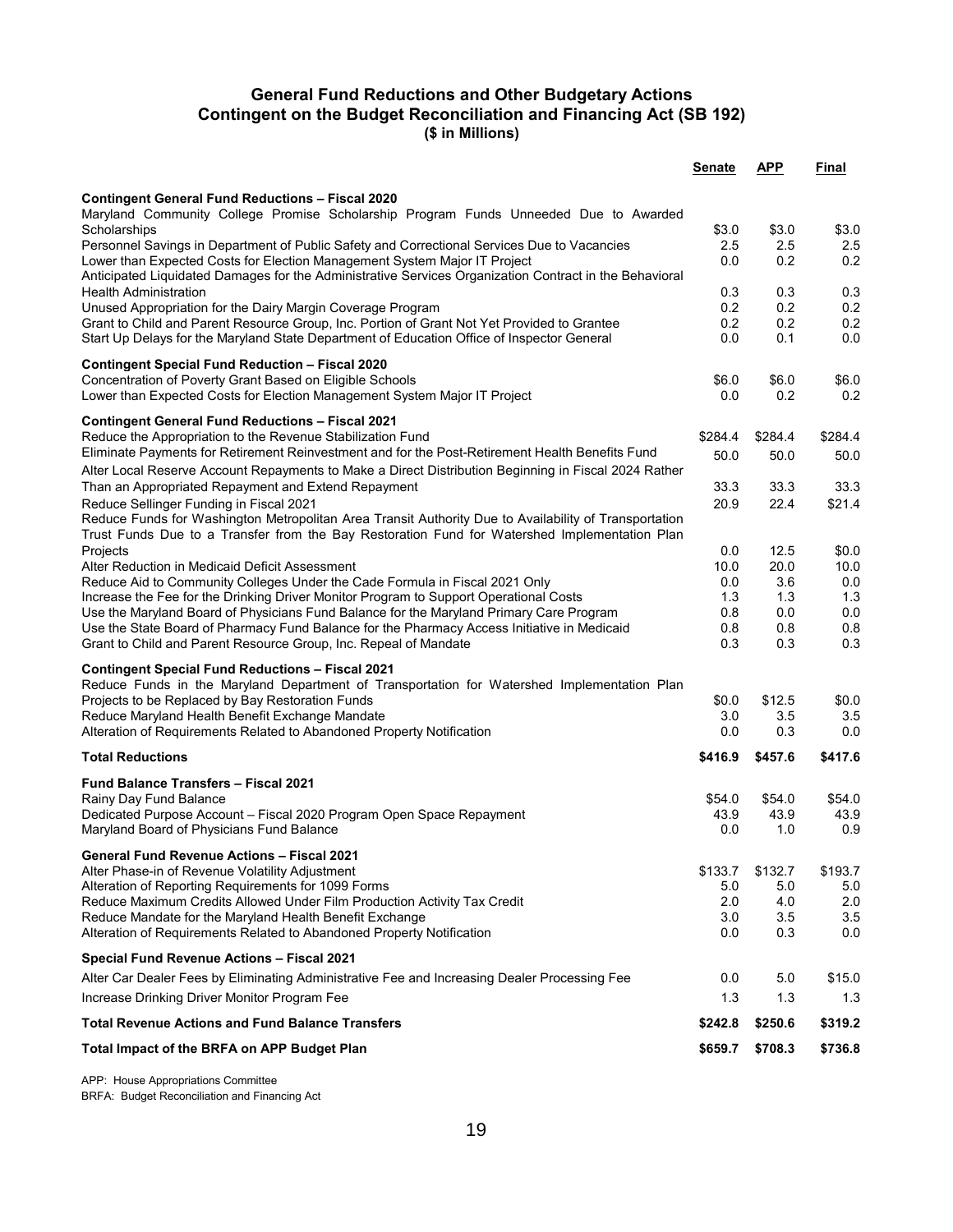## **House Appropriations Committee Action on the Budget Reconciliation and Financing Act (SB 192)**

The Budget Reconciliation and Financing Act (BRFA) of 2020, as amended<sup>[1](#page-21-0)</sup> by the House Appropriations Committee, accomplishes the following:

Technical Amendments: Purpose and function paragraphs and renumbering. **1**

Strikes a provision to repeal the mandated funding for the Baltimore Symphony Orchestra (p. 8).

Strikes a provision to repeal the National Capital Strategic Economic Development Program including the mandated appropriations of \$200,000 for operating costs and \$7.0 million for capital costs in fiscal 2021 through 2025 (p. 8).

Adds provisions to repeal, beginning in fiscal 2022, the Rate Stabilization Fund and the distribution of certain premium tax revenues to the Rate Stabilization Fund and instead direct those revenues to the General Fund (p. 8-9, 35, 64).

Adds provisions to repeal a mandate for fiscal 2020 through 2023 for the Child and Parent Resource Group, Inc. within the Violence Intervention Prevention Program and reduce the fiscal 2020 general fund appropriation by \$156,500, the amount that has not been provided to the grantee (p. 9, 63-64).

*Restores a provision to eliminate the requirement that abandoned property notices be published and instead requires a quarterly notification of the searchable electronic abandoned property database (p. 9-13).*

Adds a provision to increase the Drinking Driver Monitor Program fee from \$55 to \$75 beginning in fiscal 2021 (p. 13-14).

Adds a provision to extend the \$40 land records surcharge used to fund the land records offices and the Judiciary's information technology budget permanently, which would revert to \$20 under current law (p. 14-15).

Adds provisions to reduce the funding that the Governor is required to provide for the Maryland Agriculture and Resource-Based Industry Development Corporation from fiscal 2022 through 2024 and extend the required funding to fiscal 2025, as well as specify a distribution between core programs and the Certified Local Farm Enterprise Program contingent on legislation (p. 15-16, 58, 64).

Allows The Blueprint for Maryland's Future Fund to be used for Maryland prekindergarten expansion grants (p. 16).

<span id="page-21-0"></span><sup>1</sup> Provisions added or amended in whole or in part, except by a technical amendment, are noted in *italics.*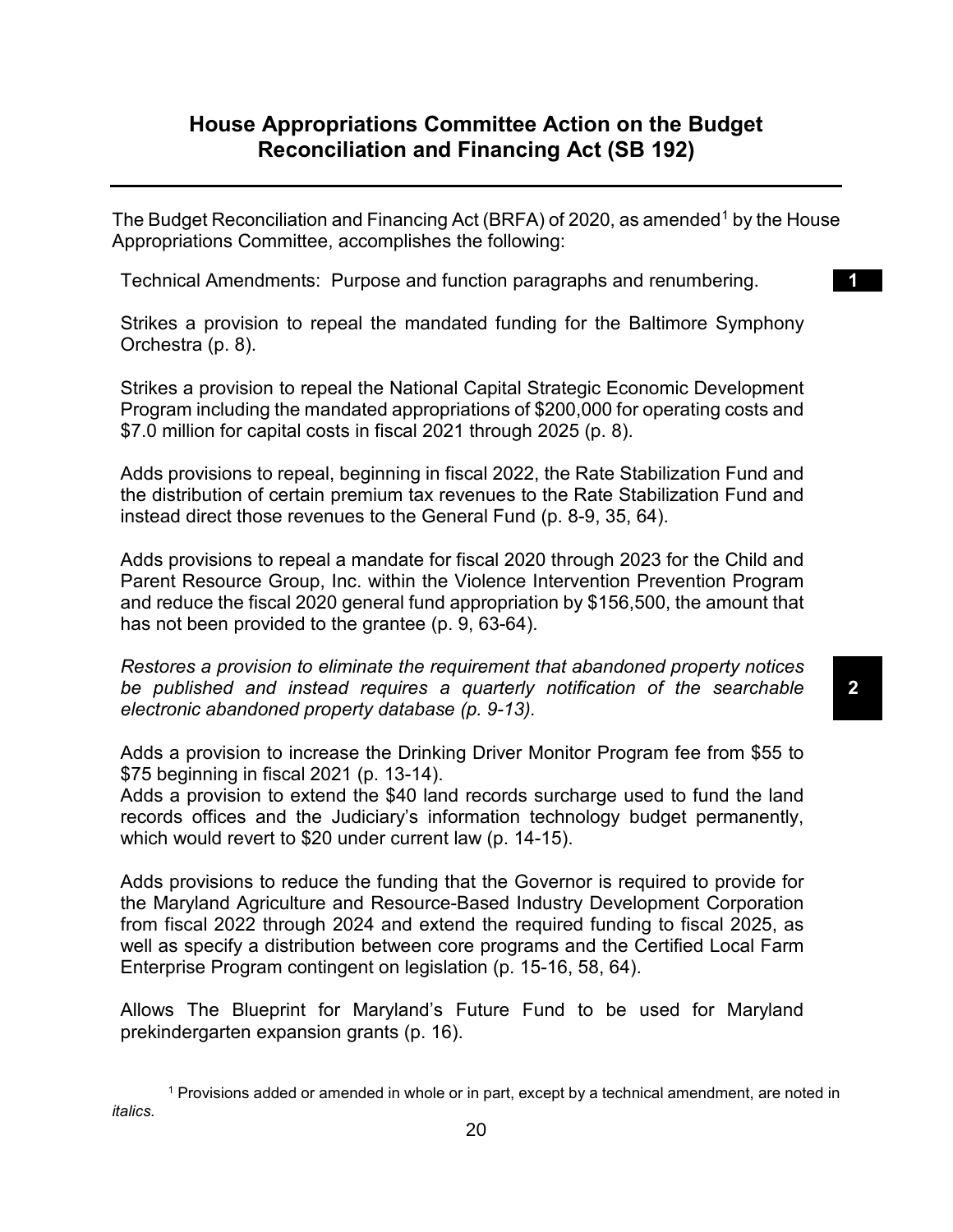*Restores a provision to alter the Senator John A. Cade Funding Formula Aid for Community Colleges in fiscal 2021 and alters the funding in that year only but concurs with the Senate in rejecting the Administration's provision to link future formula increases to the level of projected general fund revenue growth (p. 16-24).*

Amends a provision to strike the repeal of the mandate for the Community College Facilities Renewal Grant Program but authorize the program to be funded in the operating or capital budget beginning in fiscal 2022 rather than fiscal 2021 (p. 24-25).

*Amends a provision related to the Joseph A. Sellinger Formula for private institutions to restore \$9.6 million of the mandated increase for fiscal 2021 rather than \$11.1 million but strikes provisions that would have altered the future formula funding levels (p. 25-28).*

Adds a provision to clarify that the Maryland 529 Save4College State Contribution Program award allocation is limited to provide a match to no more than two accounts per beneficiary (p. 28).

Strikes a provision to eliminate the mandate for the Maryland Public Broadcasting Commission (p. 28-29).

Strikes a provision to reduce the fiscal 2021 rate increase for behavioral health, developmental disabilities, and various Medicaid providers from 4% to 2% (p. 29 31).

Adds provisions to alter the distribution of payments collected under the value-based purchasing program and specifies how any surplus funding collected under the program can be used (p. 9. 31-33).

Strikes a provision to alter the use of the CareFirst premium tax exemption beginning in fiscal 2021 to make the distribution of \$8 million to the Community Health Resources Commission a cap rather than a floor and to make the distribution of \$14 million to the Senior Prescription Drug Assistance Program a floor rather than a cap (p. 33-34, 35-37).

Amends a provision to strike the repeal of the mandate for the Seed Community Development Anchor Institution Fund and reduce the mandate from \$10 million to \$5 million for fiscal 2021 only (p. 34-35).

Adds provisions to transfer the role of fiscal agent of the Children's Cabinet Interagency Fund and its associated appropriation from MSDE to the Governor's Office of Crime Prevention, Youth, and Victim Services (p. 16, 35).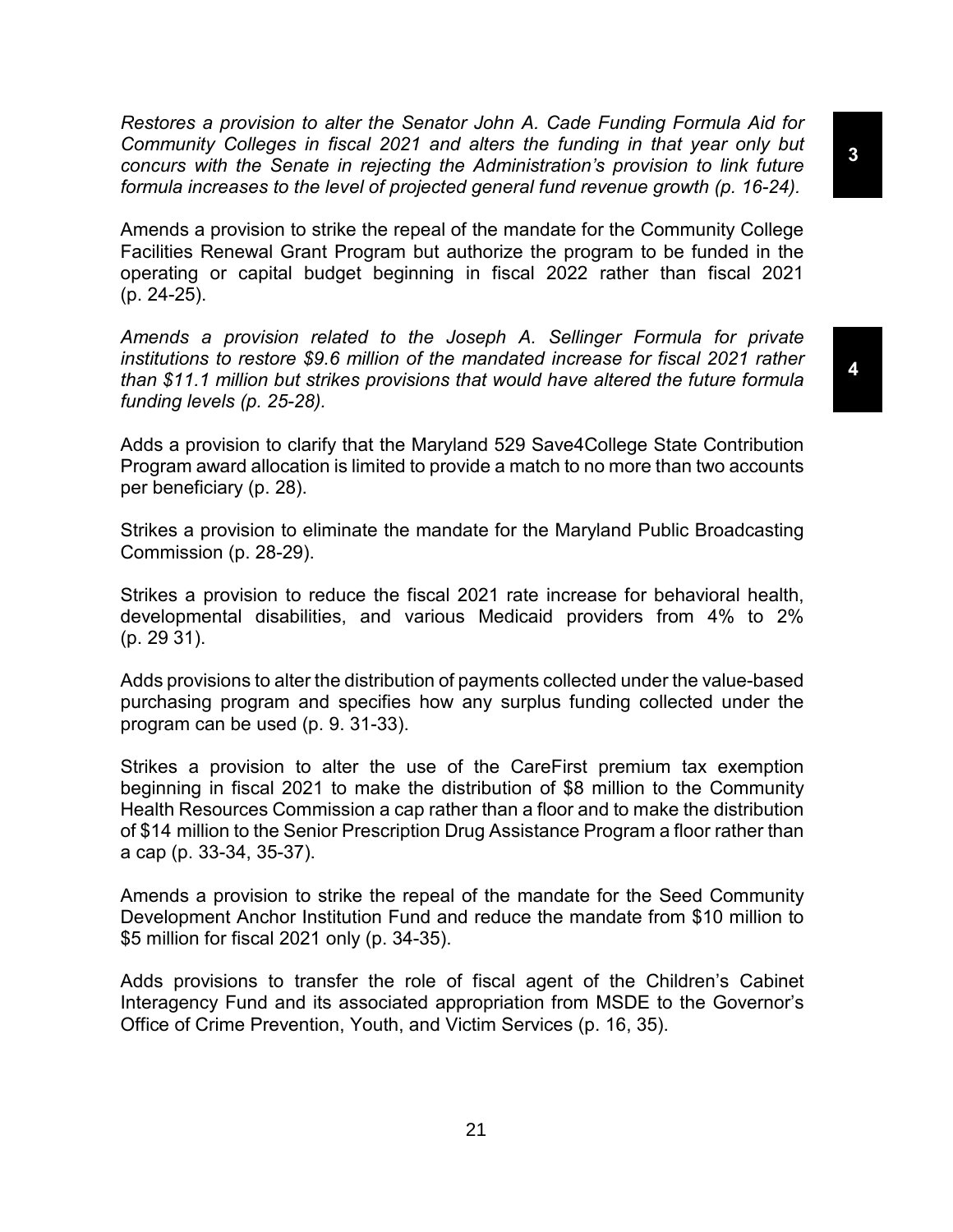*Amends a provision to reduce the mandate for the Maryland Health Benefit Exchange to \$31.5 million permanently rather than \$32 million in fiscal 2021 only (p. 37).*

Adds a provision to prohibit the Uninsured Employers' Fund from expending any money for administrative expenses without an appropriation beginning in fiscal 2021 (p. 37-38).

Strikes a provision to reduce the mandate to reimburse the City of Annapolis for services provided to the State from \$750,000 to \$367,000 and eliminate the inflationary increase that was set to begin in fiscal 2022 (p. 38-39).

*Amends a provision to change the cap on the adjustment to general fund revenues*  related to nonwithholding income tax revenues, sets dollar amounts rather than a *percent of general fund revenue beginning with \$61 million in fiscal 2021 rather than \$60 million, but otherwise retains the provision and slows the full phase-in to a 2% cap until fiscal 2026 rather than fiscal 2022 (p. 38-40).*

Adds a provision to prohibit the restoration of an item specifically reduced by the General Assembly for the same purpose as originally proposed except in an emergency (p. 41).

Amends a provision to allow certain items to be provided electronically but otherwise rejects provisions to authorize the Governor's Budget Books to be provided either electronically or in print and repeal the requirement that the information be archived (p. 9, 40-42).

Amends a provision to eliminate, for fiscal 2021 only, the mandate to distribute general fund surplus to the State Retirement and Pension System and the Post-Retirement Health Benefits Trust Fund to make a technical correction (p. 42-43).

*Amends a provision to authorize a fiscal 2021 3% cost-of-living adjustment (COLA) for employees represented by American Federation of State, County, and Municipal Employees (AFSCME) and a 2% COLA for employees represented by AFT Healthcare-Maryland and the Maryland Professional Employees Council if revenue is realized to prioritize the 1% COLA for AFSCME with the remainder distributed proportionately among the bargaining units up to 2% (p. 43-47).*

Adds a provision to require the revenue from the State admissions and amusement tax on electronic bingo and electronic tip jars in Calvert County to specified recipients to be appropriated in the Payments to Civil Divisions of the State rather than provided outside the budget process (p. 47).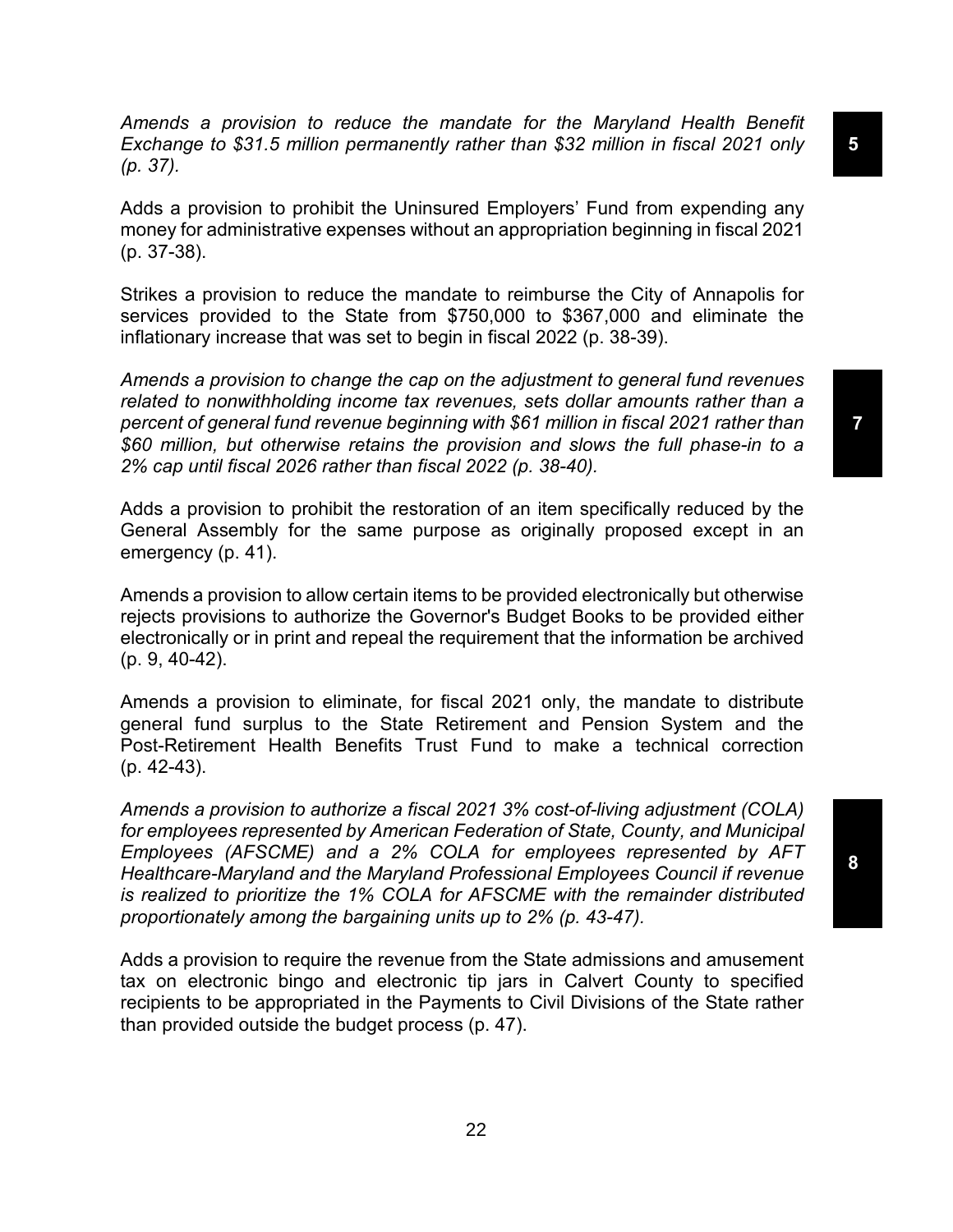Amends a provision to alter the repayment mechanism and amount to the Local Reserve Account from a \$33.3 million annual appropriation to a \$10.0 million direct distribution of general fund revenue and delay the beginning of the direct distribution from fiscal 2021 to 2024 (p. 47-49).

*Amends a provision to reduce the maximum credits for the film production activity tax credit to \$10 million beginning in fiscal 2021 rather than \$12 million in that year only (p. 49-50).*

Adds a provision to alter the reporting threshold for third-party settlement organizations on the 1099-K to conform to the 1099-MISC (p. 50).

Strikes a provision to increase the local share of State Department of Assessments and Taxation costs from 50% to 60% (p. 51-52).

*Adds a provision to alter the property tax assessment rate for land actively used as a country club or golf course for any new or extended agreement that takes effect on or after June 1, 2020, using a three-year phase-in to \$5,000 per acre or actual market value, inflated annually by the increase in the State assessable base (p. 52-54).*

Alters the repayment of transfer tax revenue to repeal the fiscal 2020 repayment and extend the repayment schedule by one year. In addition, portions of the repayment are restructured to specific levels rather than shares of the total amount (p. 54-57).

*Adds a provision to eliminate the administrative fee that car dealers are allowed to retain for collecting and remitting the vehicle titling tax (p. 57-58).* **<sup>10</sup>**

*Amends a provision to alter the phase-down of the Medicaid Deficit Assessment for fiscal 2021 and 2022 to reduce the phase-down in fiscal 2021 (from \$15 million to \$5 million) while providing the same total decrease between the two years (\$50 million) (p. 58-59).*

*Adds a provision to amend fiscal 2020 restrictions on Baltimore City transportation aid to remove requirements that funds be provided on a reimbursable basis and to correct/clarify the name of a road for which funds are restricted (p. 59-61).*

Strikes a provision to end the mandated transfer of \$1.5 million from the Strategic Energy Investment Fund to the Maryland Energy Innovation Fund after fiscal 2020 rather than fiscal 2022 (p. 61).

Limits the increase in rates for providers who have rates set by the Interagency Rates Committee to 2% in fiscal 2021 (p. 61).

**6**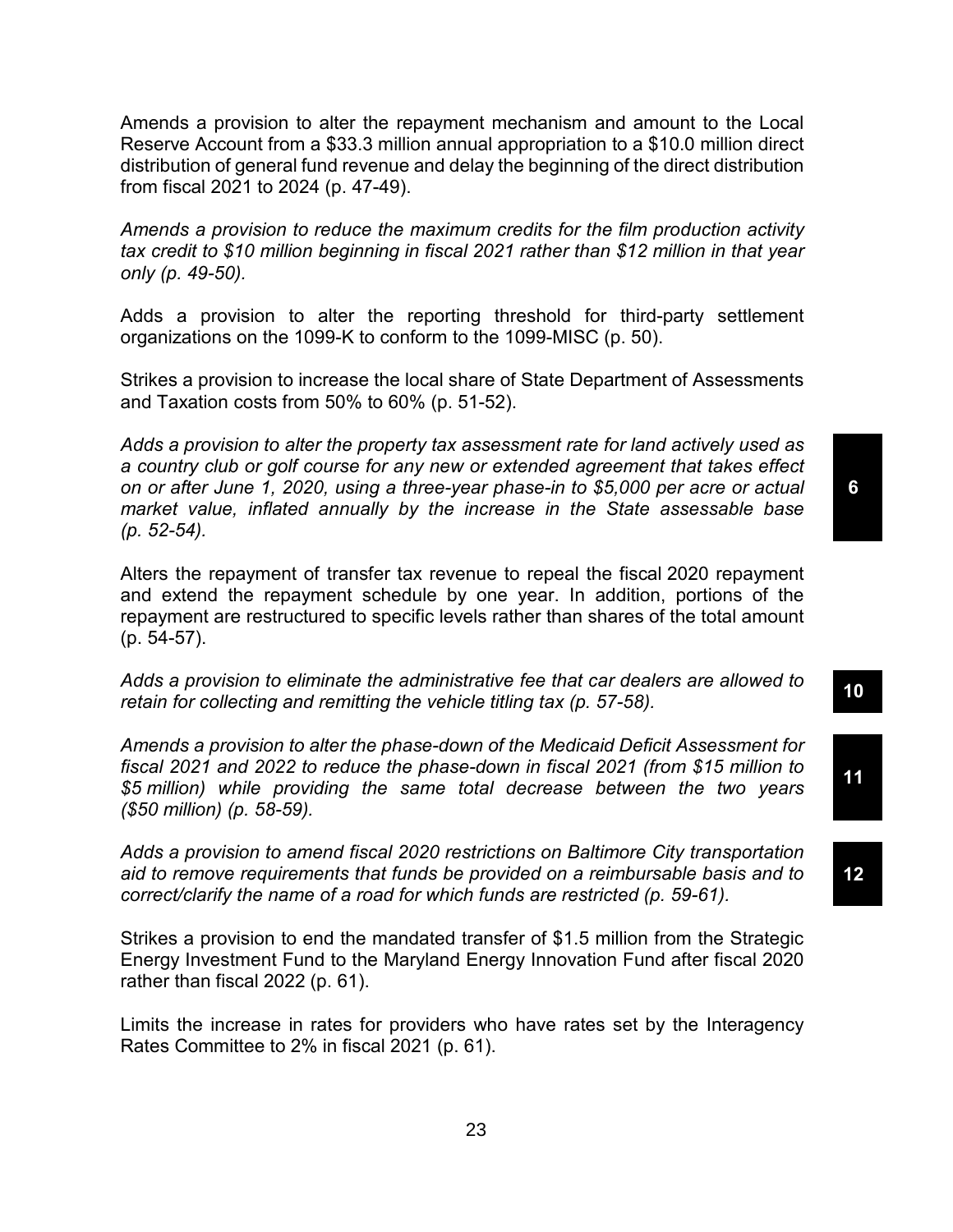Strikes a provision to authorize a transfer of \$199,517 from the Board of Physicians Fund balance to the Maryland Department of Health – Office of the Secretary in fiscal 2021 (p. 61).

Authorizes for fiscal 2021 only the use of \$400,000 from the Board of Physicians Fund balance for the Loan Assistance Repayment Program for Physicians and Physician Assistants (p. 61).

Reduces the fiscal 2021 funding to the Revenue Stabilization Account by \$284.4 million (p. 62).

Strikes a provision to require the diversion of \$5.0 million for fiscal 2021 through 2024 from the Baltimore City share of Highway User Revenues to the Maryland Department of Transportation to support capital improvements for the Howard Street Tunnel (p. 62).

Authorizes a transfer of \$43,860,950 from the Dedicated Purpose Account designated for Program Open Space from fiscal 2020, which will not be spent, to the General Fund in fiscal 2021 (p. 62).

Amends a provision to require a transfer of unspent funds in the Dedicated Purpose Account to the Annuity Bond Fund rather than to the General Fund (p. 62).

Adds a provision to require a transfer of \$54 million from the Revenue Stabilization Fund to the General Fund in fiscal 2021 (p. 62).

Adds a provision to authorize a transfer of \$750,000 from the balance in the State Board of Pharmacy Fund in both fiscal 2021 and 2022 to Medicaid to support a small, rural pharmacy access initiative (p. 62).

*Strikes a provision to authorize a transfer of \$800,000 from the Maryland Board of Physicians Fund balance in both fiscal 2021 and 2022 to support the Maryland Primary Care Program and instead authorizes a fiscal 2021 transfer of \$1.0 million from the Maryland Board of Physicians Fund balance to the General Fund (p. 62).*

*Adds a provision to prohibit the Maryland Board of Physicians from setting licensing fees below a certain level in fiscal 2021 (p. 63).* **<sup>14</sup>**

*Adds a provision to authorize a transfer of \$12.5 million from the Bay Restoration Fund balance to the Maryland Department of Transportation to be used for Watershed Implementation Plan compliance projects (p. 63).* 

Adds a provision to reduce the fiscal 2020 appropriation for premium subsidy payments for the federal Dairy Margin Coverage Program in the Maryland Department of Agriculture by \$216,253 based on utilization (p. 63).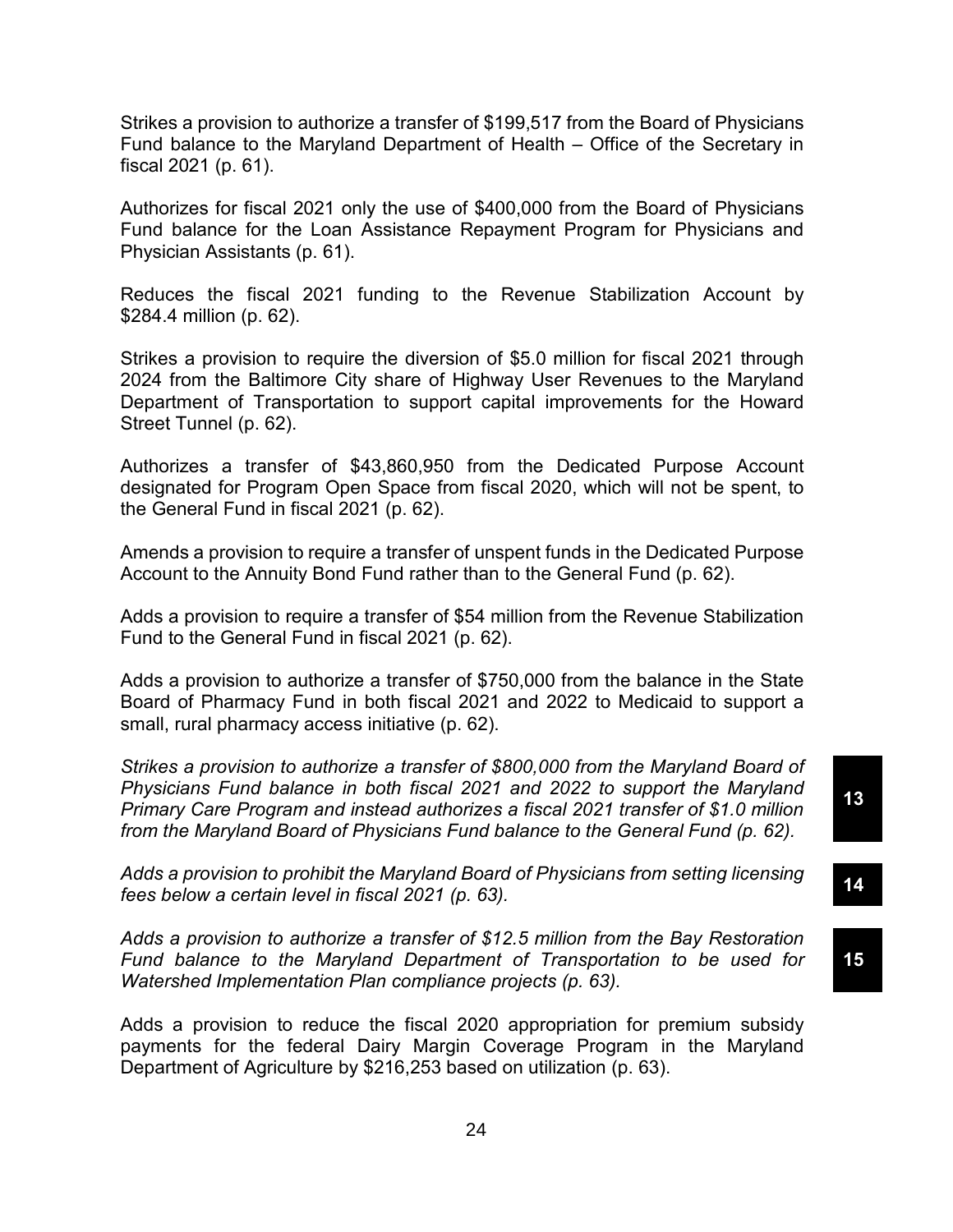Adds a provision to reduce the fiscal 2020 appropriation for the new Administrative Services Organization contract in the Maryland Department of Health Behavioral Health Administration based on provisions in the contract authorizing liquidated damages (p. 63).

Adds a provision to reduce the fiscal 2020 special fund appropriation from The Blueprint for Maryland's Future Fund for Concentration of Poverty Grants by \$6.0 million based on funding needs (p. 63).

Adds a provision to reduce the fiscal 2020 appropriation for the Maryland Community College Promise Scholarship Program by \$3.0 million based on awarded scholarships (p. 63).

Adds a provision to reduce the fiscal 2020 appropriation for the Department of Public Safety and Correctional Services by \$2.5 million based on personnel spending trends (p. 63).

*Adds a provision to reduce the fiscal 2020 general fund appropriation of the Department of Information Technology Major Information Technology Development Project Fund by \$234,387 and the fiscal 2020 special fund appropriation of the State Board of Elections by \$234,388 for the Agency Election Management System due to a lower reported total project cost (p. 64).* 

*Adds a provision to reduce the fiscal 2020 appropriation for the Maryland State Department of Education Office of Inspector General by \$100,000 based on startup delays in creating the office and hiring staff (p. 64).*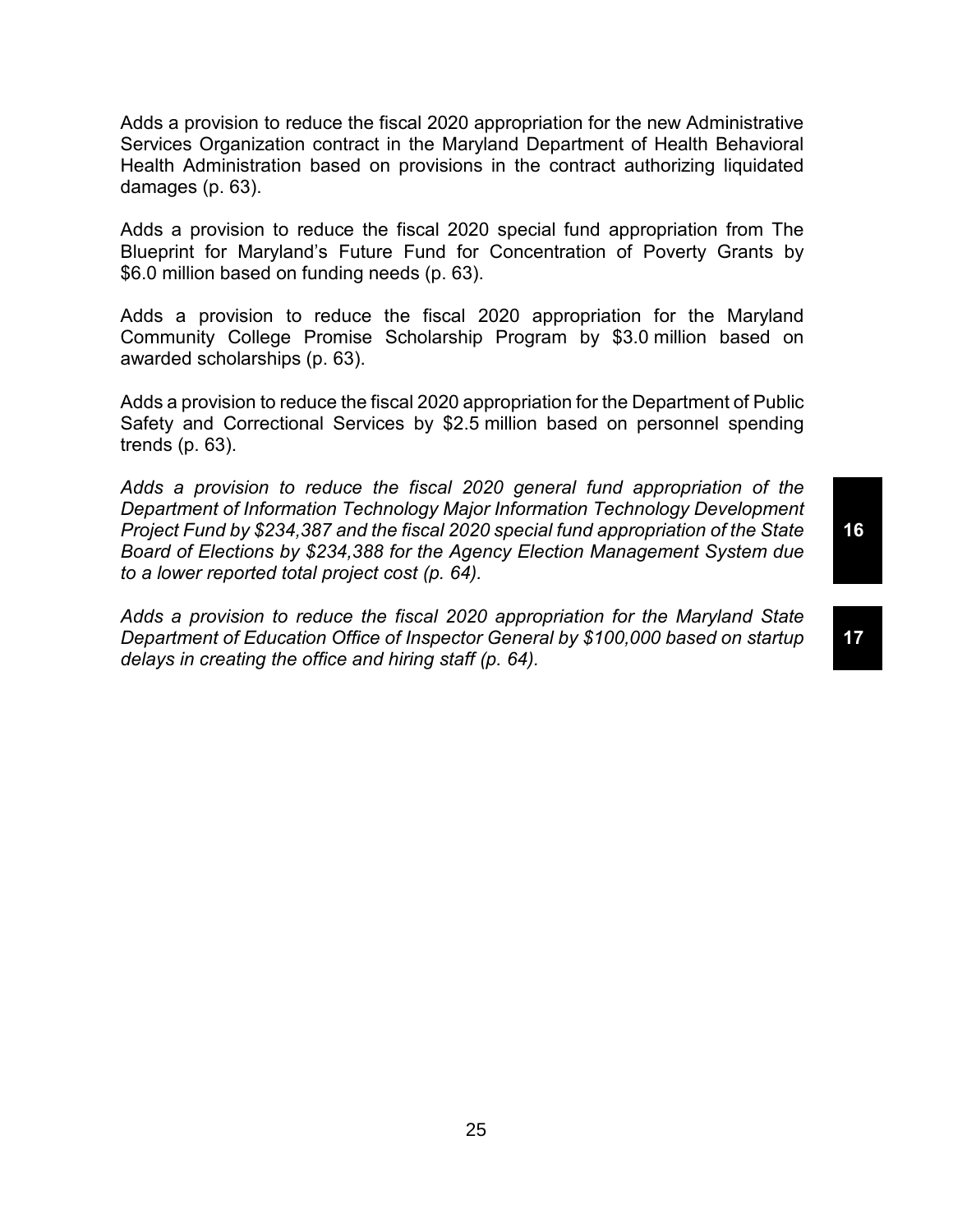## **House Appropriations Committee Floor Amendment Actions on the Budget Reconciliation and Financing Act (SB 192)**

The Budget Reconciliation and Financing Act (BRFA) of [2](#page-27-0)020, as amended<sup>2</sup> by the House Appropriations Committee in Floor Amendments, accomplishes the following:

#### **Floor Amendments Offered by the House Appropriations Committee to the Second House Committee Reprints**

Technical Amendment **1**

*Strikes provisions to eliminate the requirement that abandoned property notices be published and require a quarterly notification of the searchable electronic abandoned property database.*

**2** 

**4** 

**5** 

**7** 

*Strikes a provision to alter the Senator John A. Cade Funding Formula Aid for Community Colleges.* **<sup>3</sup>**

*Amends a provision related to the Joseph A. Sellinger Formula for private institutions to restore \$10.6 million of the mandated increase for fiscal 2021 rather than \$9.6 million while maintaining the formula for future increases.*

*Adds provisions to require the Department of Public Safety and Correctional Services (DPSCS) to provide certain identifying information to the Maryland Department of Planning (MDP) and the Department of Legislative Services (DLS) for the purposes of redistricting and to require MDP to enter into a Memorandum of Understanding with DLS by August to provide certain information by a certain date related to the data furnished by DPSCS.*

*Amends a provision to reduce the mandate for the Maryland Health Benefit Exchange to \$31.5 million in fiscal 2021 only rather than permanently.* **<sup>6</sup>** *Amends a provision to eliminate the adjustment to general fund revenues related to nonwithholding income tax revenues in fiscal 2021 only, rather than increasing the cap on the adjustment to \$61 million, but otherwise retains the provision to set dollar level caps and delay the full phase-in to a 2% cap until fiscal 2026 rather than fiscal 2022. This provision increases the revenue available to the general fund by \$61 million in fiscal 2021.*

*Amends a provision to permanently set the maximum credits for the film production activity tax credit at \$12 million beginning in fiscal 2021 rather than \$10 million.* **<sup>8</sup>**

<span id="page-27-0"></span><sup>2</sup> Provisions added or amended in whole or in part, except by a technical amendment, are noted in *italics.*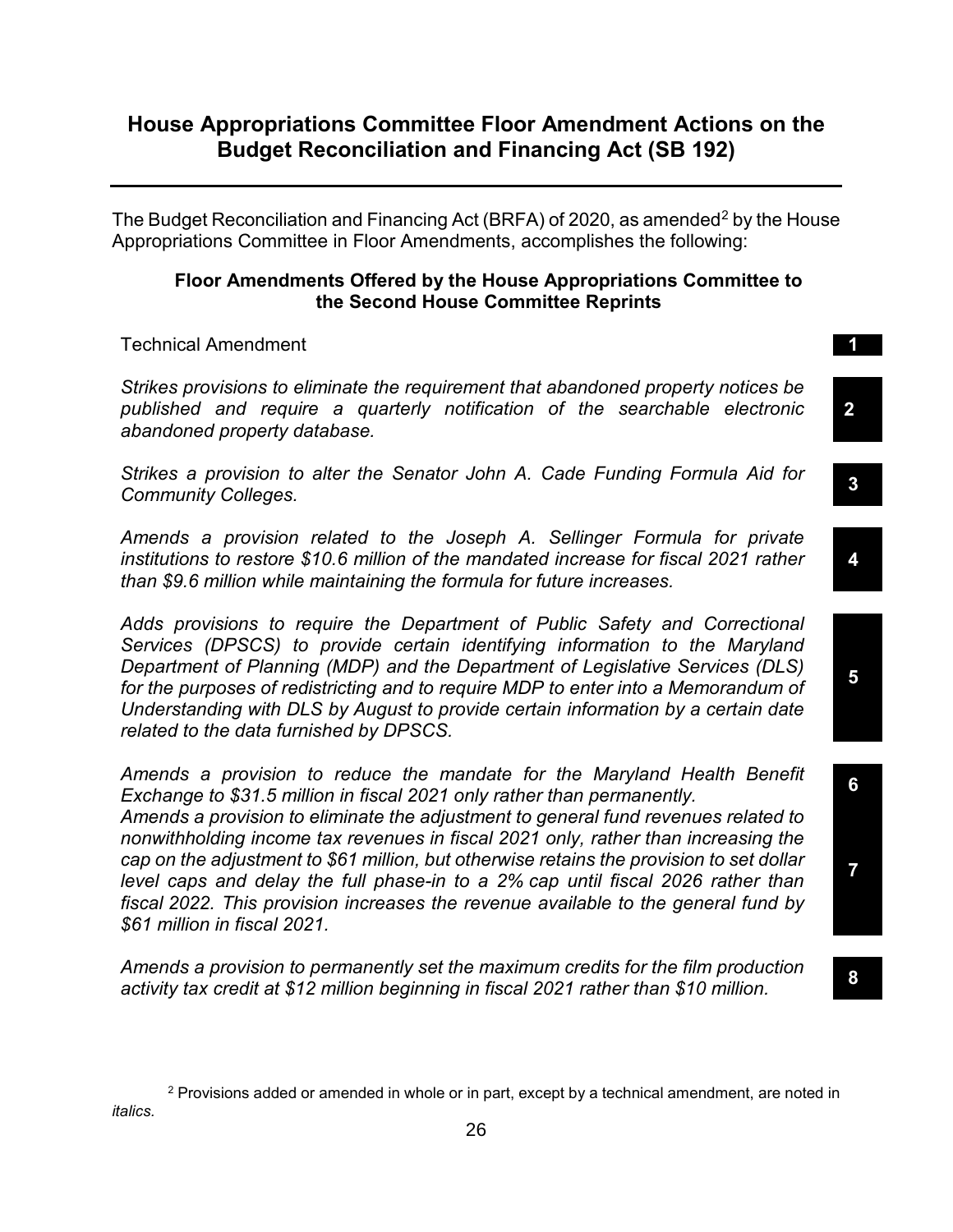*Alters the repayment of transfer tax revenue to extend the repayment for an additional year to account for missing the fiscal 2021 repayment.* **<sup>9</sup>**

*Amends a provision to eliminate the administrative fee that car dealers are allowed to retain for collecting and remitting the vehicle titling tax to also increase the car dealer processing fee from \$300 to \$500.* 

*Amends a provision to increase the Medicaid Deficit Assessment reduction by \$10 million, so that it is \$15 million below the fiscal 2020 level, and make that level permanent, rather than continuing the phase down.* 

*Amends a provision to transfer \$900,000 rather than \$1.0 million from the Maryland Board of Physicians fund balance to the General Fund in fiscal 2021.* **<sup>12</sup>**

*Strikes a provision to authorize a transfer of \$12.5 million from the Bay Restoration Fund balance to the Maryland Department of Transportation to be used for Watershed Implementation Plan compliance projects.*

*Strikes a provision to reduce the fiscal 2020 appropriation for the Maryland State Department of Education Office of Inspector General by \$100,000 based on startup delays in creating the office and hiring staff.*

**10**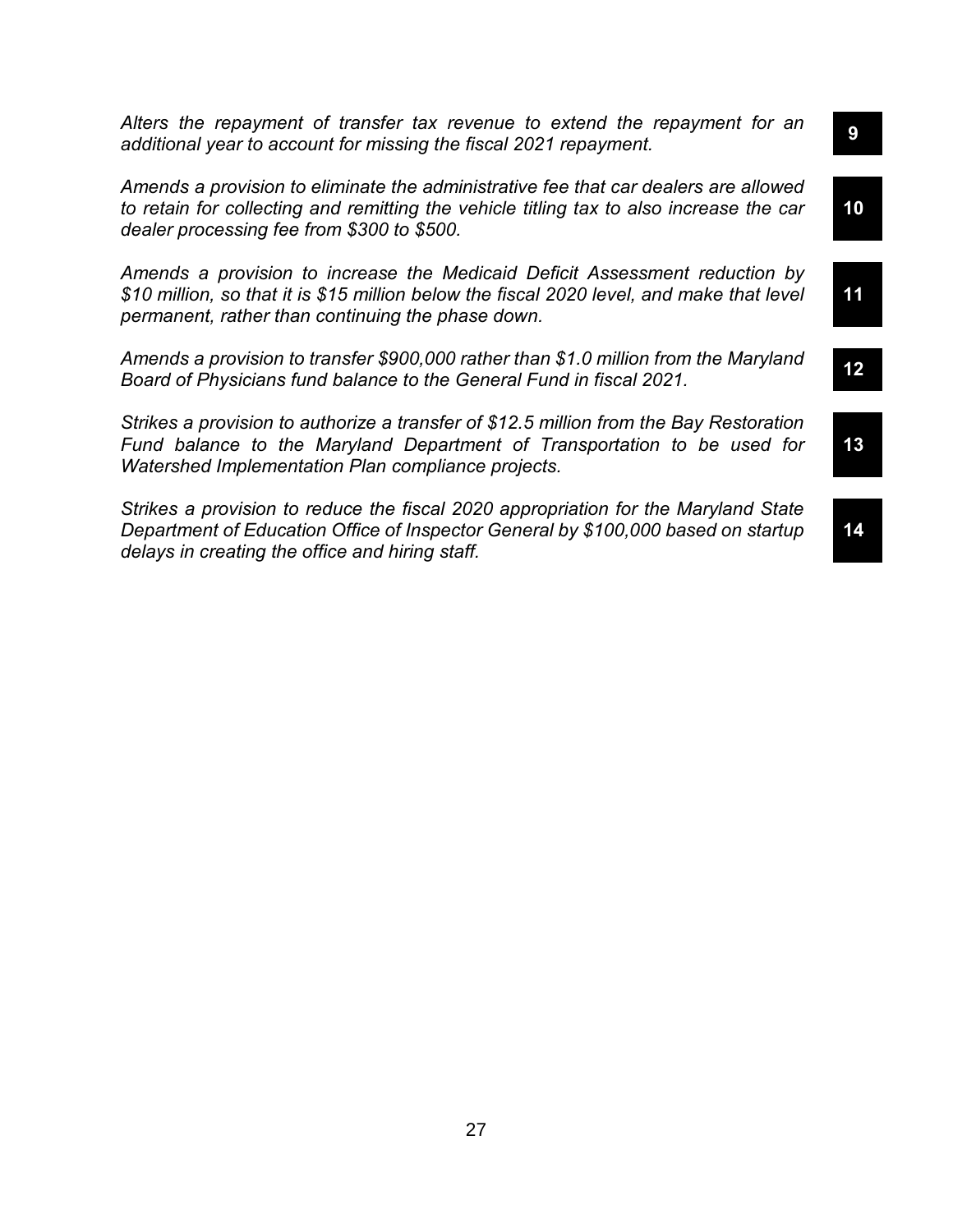#### **SB0192/924164/1**

BY: Appropriations Committee

## AMENDMENTS TO SENATE BILL 192 (Third Reading File Bill – Committee Reprint)

#### AMENDMENT NO. 1

On page 1, strike beginning with "repealing" in line 3 down through "manner;" in line 6.

On pages 1 and 2, strike beginning with "altering," in line 23 on page 1 down through "distribution;" in line 1 on page 2.

On page 2, in line 14, after "regulations;" insert "requiring that the Department of Public Safety and Correctional Services provide certain information, in electronic form, to the Maryland Department of Planning and the Department of Legislative Services, on or before a certain date; requiring, for purposes of creating certain State and federal redistricting plans, the Department of Planning and the Department of Legislative Services to enter into a certain memorandum of understanding relating to certain incarcerated individuals on or before a certain date;".

On page 3, in line 9, after "dealers;" insert "increasing a certain car dealer processing fee;".

On page 4, strike in their entirety lines 33 through 37, inclusive.

On page 5, in line 21, strike  $16-305(c)(1)$ ,"; and after line 39, insert:

"BY repealing and reenacting, with amendments, Article - Election Law Section 8-701(a) Annotated Code of Maryland (2017 Replacement Volume and 2019 Supplement)".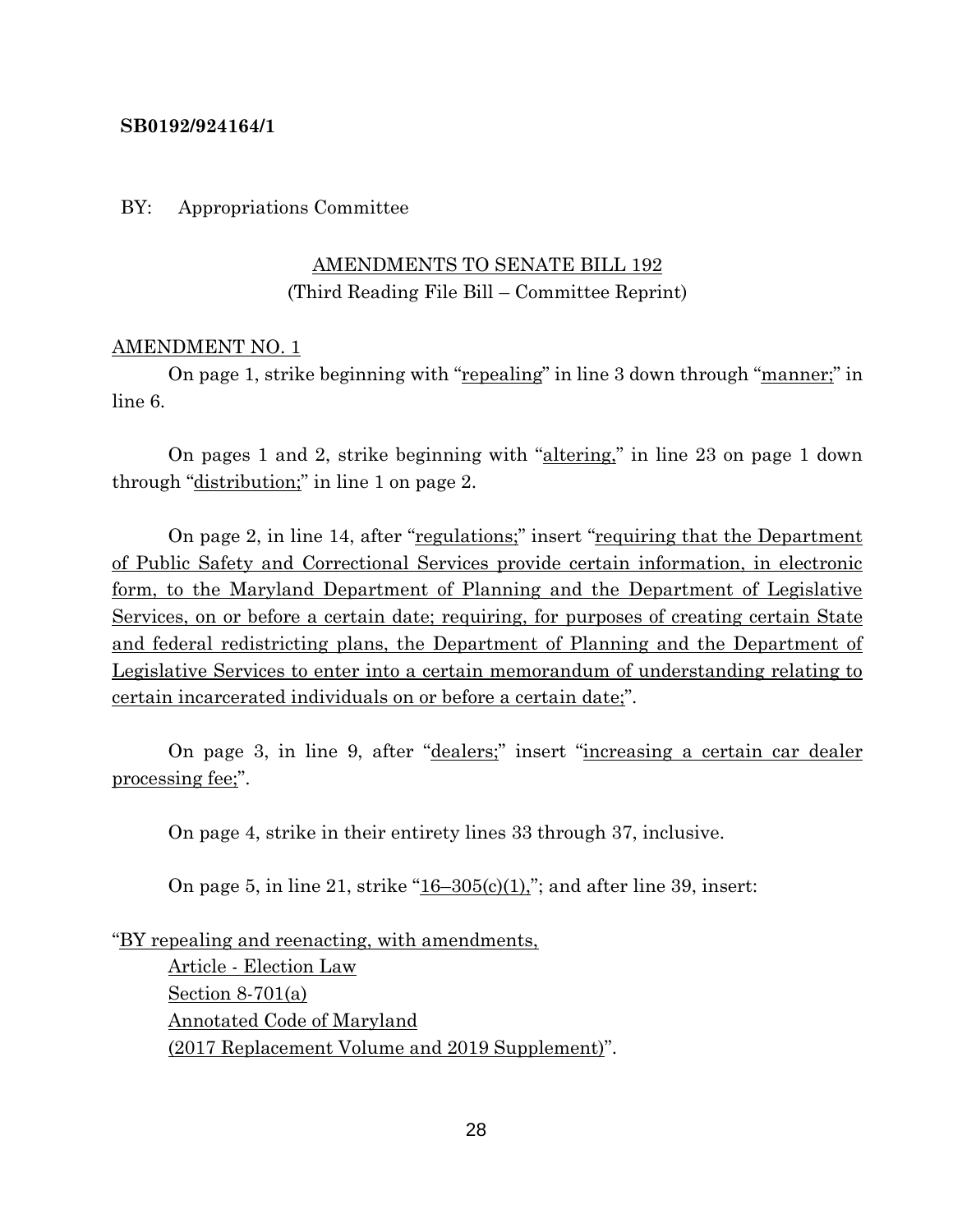On page 7, after line 23, insert:

"BY repealing and reenacting, with amendments, Article - State Government Section 2-2A-01 Annotated Code of Maryland (2014 Replacement Volume and 2019 Supplement)".

On page 8, in line 2, after "13–812" insert "and 15–311.1(b)"; and after line 4, insert:

"BY repealing and reenacting, without amendments,

 Article - Transportation Section 15-311.1(a) Annotated Code of Maryland (2012 Replacement Volume and 2019 Supplement)".

### AMENDMENT NO. 2

 On pages 11 through 13, strike in their entirety the lines beginning with line 18 on page 11 through line 25 on page 13, inclusive.

#### AMENDMENT NO. 3

 On pages 21 through 24, strike in their entirety the lines beginning with line 9 on page 21 through line 20 on page 24, inclusive.

#### AMENDMENT NO. 4

On page 27, in line 27, strike "**\$68,624,905**" and substitute "**\$69,624,905**".

#### AMENDMENT NO. 5

On page 29, after line 27, insert: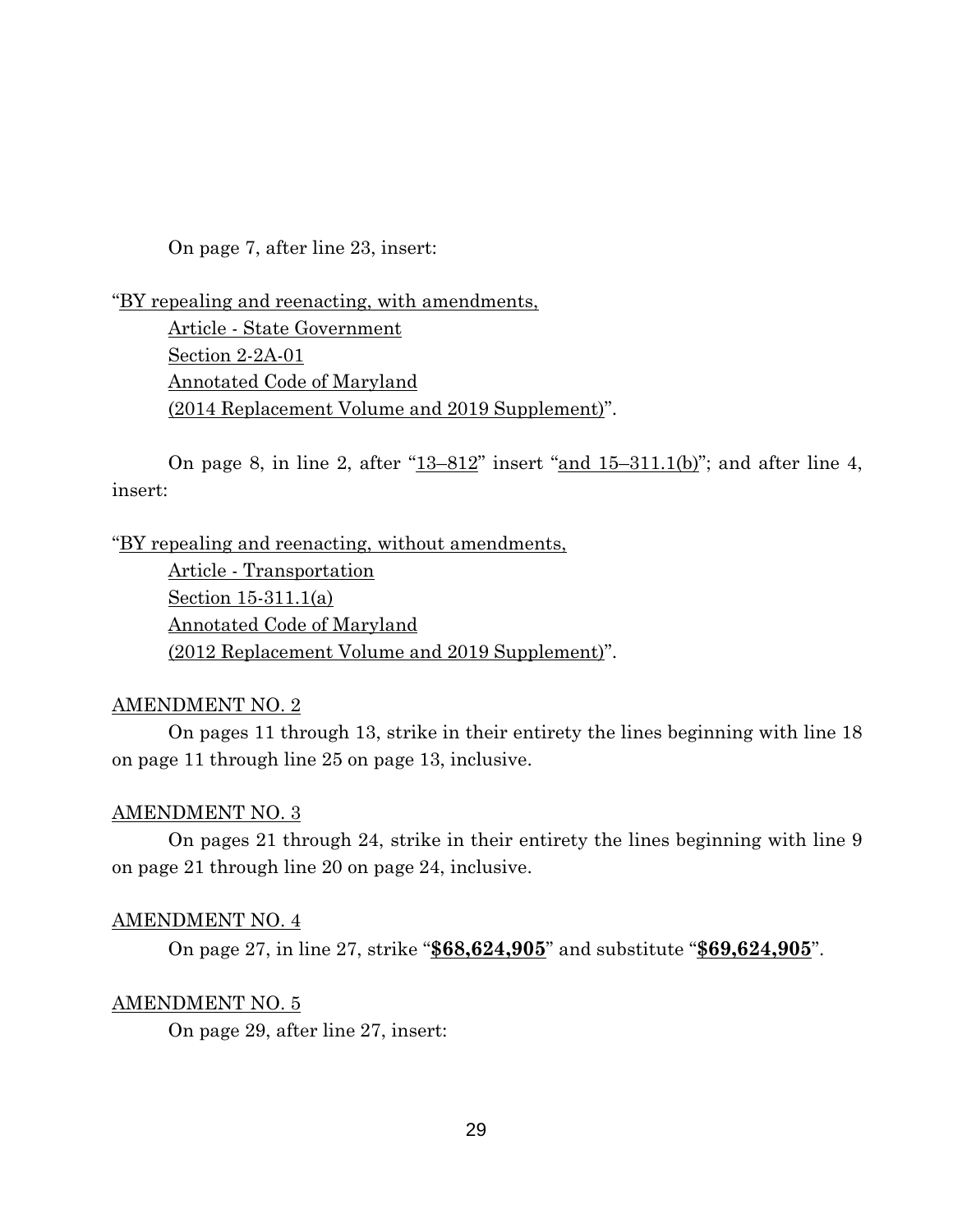#### "Article – Election Law

8–701.

 (a) **(1)** The population count used after each decennial census for the purpose of creating the congressional districting plan used to elect the State's Representatives in Congress:

**[**(1)**] (I)** may not include individuals who:

 **[**(i)**] 1.** were incarcerated in State or federal correctional facilities, as determined by the decennial census; and

 **[**(ii)**] 2.** were not residents of the State before their incarceration; and

 **[**(2)**] (II)** shall count individuals incarcerated in the State or federal correctional facilities, as determined by the decennial census, at their last known residence before incarceration if the individuals were residents of the State.

### **(2) BEGINNING WITH THE 2020 DECENNIAL CENSUS:**

 **(I) ON OR BEFORE OCTOBER 31 IN THE YEAR OF EACH DECENNIAL CENSUS, THE DEPARTMENT OF PUBLIC SAFETY AND CORRECTIONAL SERVICES SHALL SUBMIT TO THE MARYLAND DEPARTMENT OF PLANNING AND THE DEPARTMENT OF LEGISLATIVE SERVICES THE FOLLOWING IDENTIFIABLE INFORMATION, IN ELECTRONIC FORM, FOR EACH INDIVIDUAL INCARCERATED IN A STATE CORRECTIONAL FACILITY ON APRIL 1 IN THE YEAR OF THE DECENNIAL CENSUS:** 

**1. THE NAME OF THE INDIVIDUAL;**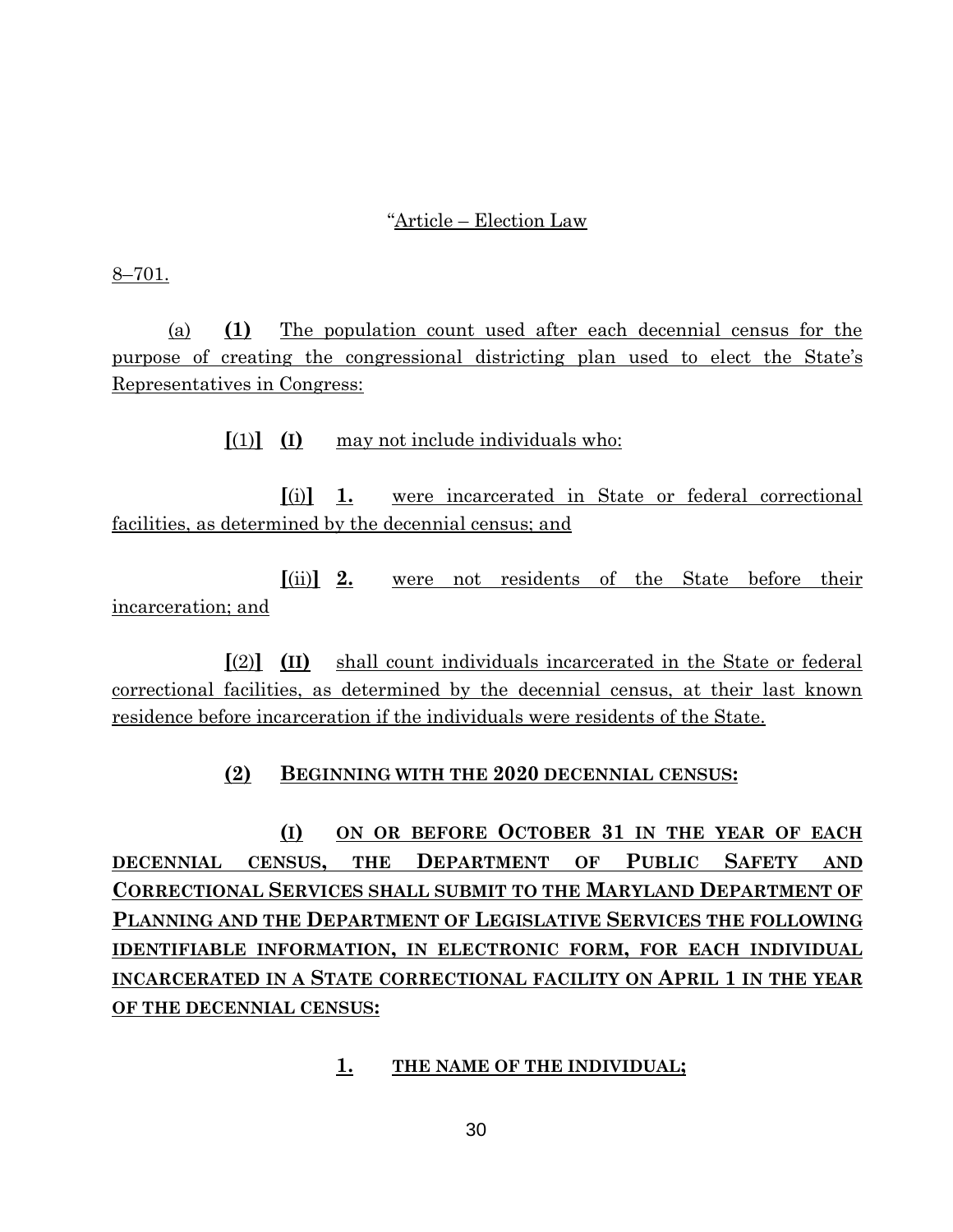### **2. THE ADDRESS OF THE INDIVIDUAL'S LAST KNOWN**

#### **RESIDENCE;**

## **3. THE INDIVIDUAL'S RACE OR ETHNICITY; AND**

# **4. ANY OTHER INFORMATION NECESSARY TO FULFILL THE PURPOSES OF THIS SECTION; AND**

 **(II) ON OR BEFORE AUGUST 1 IN THE YEAR OF EACH DECENNIAL CENSUS, THE MARYLAND DEPARTMENT OF PLANNING AND THE DEPARTMENT OF LEGISLATIVE SERVICES SHALL ENTER INTO A MEMORANDUM OF UNDERSTANDING, THE TERMS OF WHICH SHALL REQUIRE THE DEPARTMENT OF PLANNING AND THE DEPARTMENT OF LEGISLATIVE SERVICES TO WORK COLLABORATIVELY TO:** 

 **1. SUMMARIZE THE RESULTS OF THE GEOCODED DATA CREATED BY THE DEPARTMENT OF PLANNING AS REQUIRED UNDER COMAR 35.05.01;** 

 **2. USING THE GEOCODED DATA, IDENTIFY THE INDIVIDUALS INCARCERATED IN A STATE CORRECTIONAL FACILITY OR FEDERAL CORRECTIONAL FACILITY IN THE STATE THAT WILL BE INCLUDED IN THE ADJUSTED CENSUS DATA UNDER THIS SECTION;** 

 **3. MAKE ANY NECESSARY CHANGES TO THE DEPARTMENT OF PLANNING'S GEOCODED DATABASE;**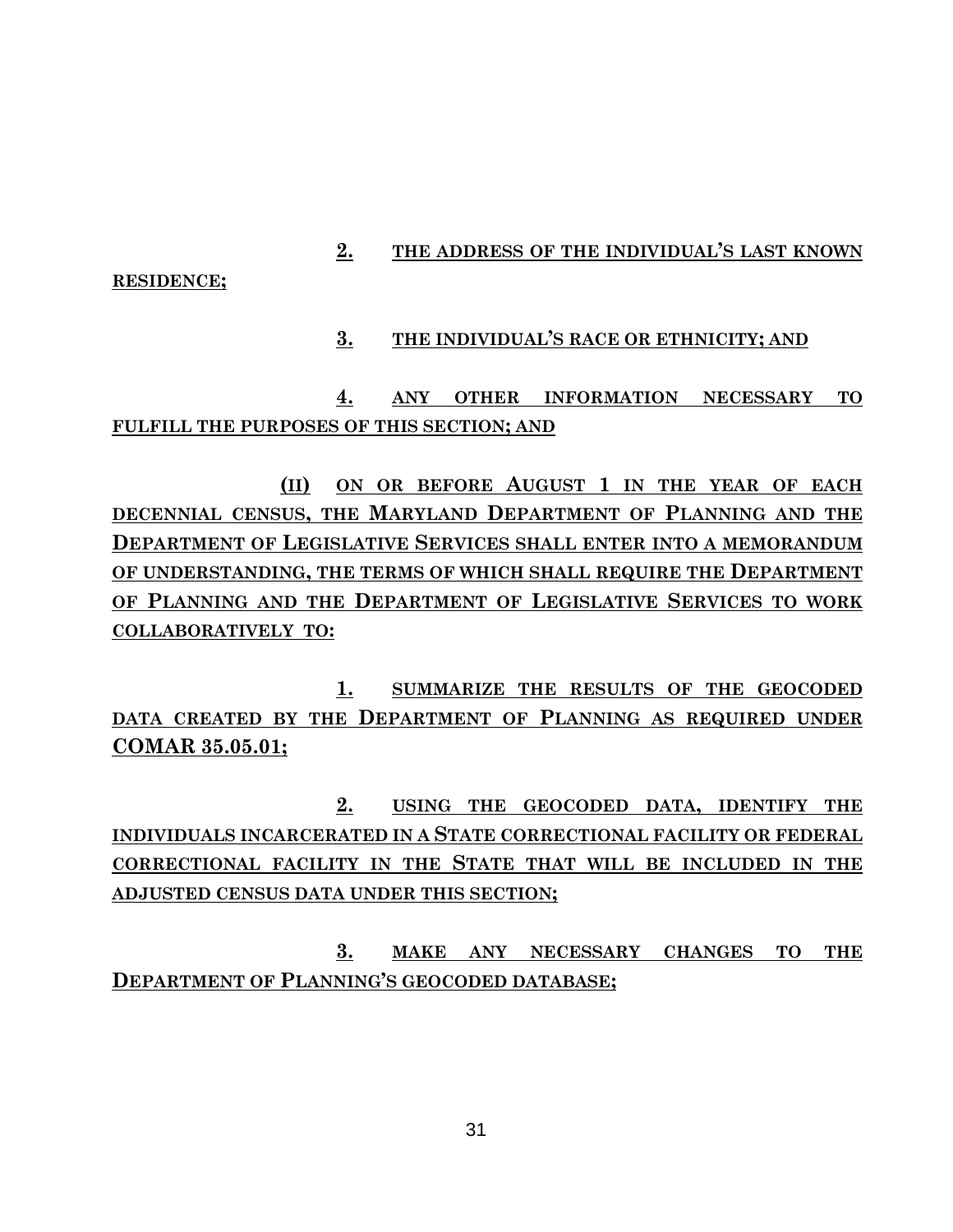## **4. JOINTLY REVIEW FOR ACCURACY ANY CHANGES TO THE CENSUS DATA BY ANY SOFTWARE VENDOR OR OTHER ENTITY; AND**

# **5. JOINTLY CERTIFY, ON OR BEFORE MARCH 15 IN THE YEAR FOLLOWING EACH DECENNIAL CENSUS, THE ADJUSTED CENSUS DATA TO BE USED FOR REDISTRICTING UNDER THIS SECTION.**".

On page 47, after line 6, insert:

#### "Article – State Government

#### 2–2A–01.

**(A)** The population count used after each decennial census for the purpose of creating the legislative districting plan for the General Assembly:

(1) may not include individuals who:

 (i) were incarcerated in State or federal correctional facilities, as determined by the decennial census; and

(ii) were not residents of the State before their incarceration; and

 (2) shall count individuals incarcerated in the State or federal correctional facilities, as determined by the decennial census, at their last known residence before incarceration if the individuals were residents of the State.

#### **(B) BEGINNING WITH THE 2020 DECENNIAL CENSUS:**

## **(1) ON OR BEFORE OCTOBER 31 IN THE YEAR OF EACH DECENNIAL CENSUS, THE DEPARTMENT OF PUBLIC SAFETY AND CORRECTIONAL SERVICES**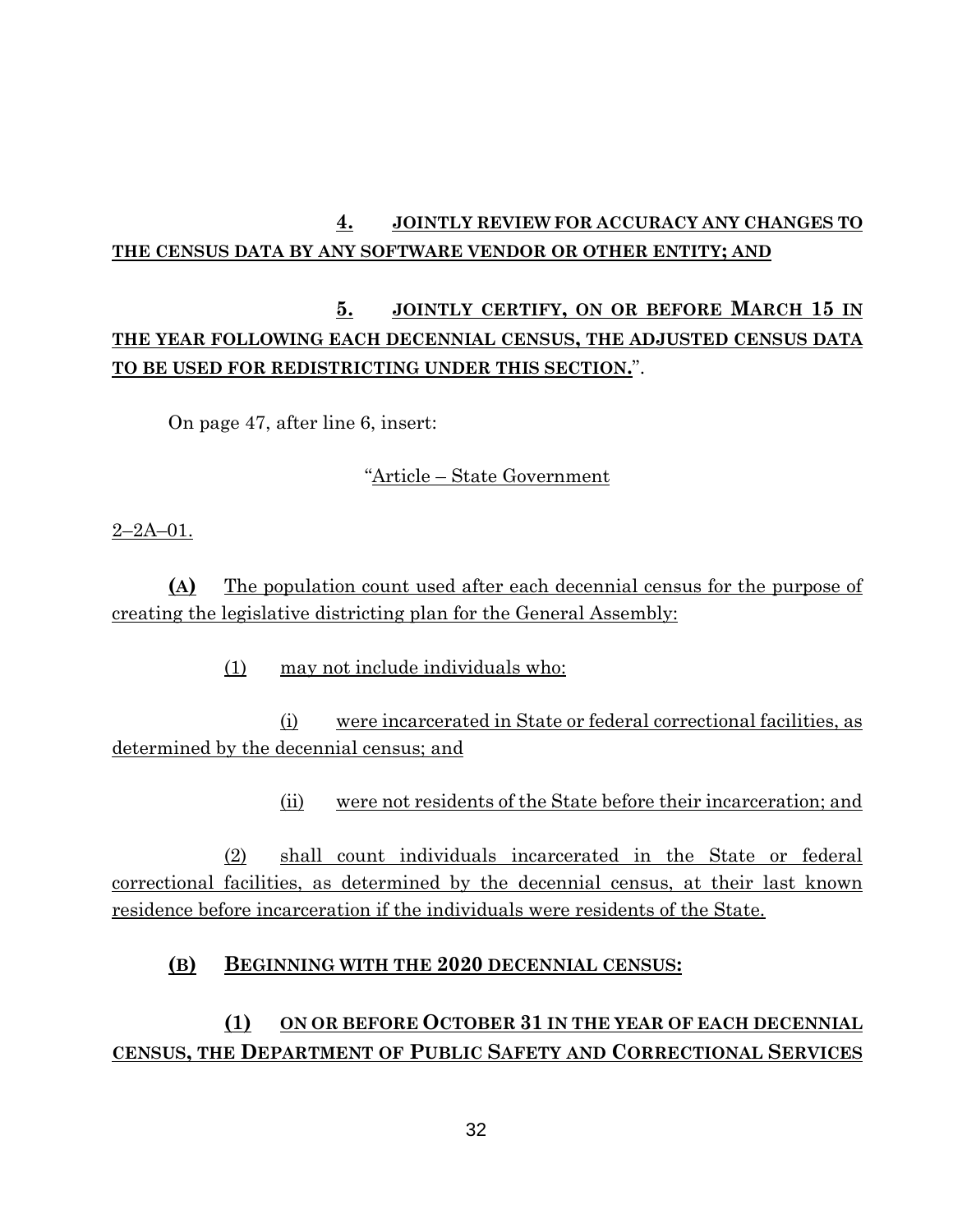**SHALL SUBMIT TO THE MARYLAND DEPARTMENT OF PLANNING AND THE DEPARTMENT OF LEGISLATIVE SERVICES THE FOLLOWING IDENTIFIABLE INFORMATION, IN ELECTRONIC FORM, FOR EACH INDIVIDUAL INCARCERATED IN A STATE CORRECTIONAL FACILITY ON APRIL 1 IN THE YEAR OF THE DECENNIAL CENSUS:** 

- **(I) THE NAME OF THE INDIVIDUAL;**
- **(II) THE ADDRESS OF THE INDIVIDUAL'S LAST KNOWN**

**RESIDENCE;** 

**(III) THE INDIVIDUAL'S RACE OR ETHNICITY; AND**

 **(IV) ANY OTHER INFORMATION NECESSARY TO FULFILL THE PURPOSES OF THIS SECTION; AND**

 **(2) ON OR BEFORE AUGUST 1 IN THE YEAR OF EACH DECENNIAL CENSUS, THE MARYLAND DEPARTMENT OF PLANNING AND THE DEPARTMENT OF LEGISLATIVE SERVICES SHALL ENTER INTO A MEMORANDUM OF UNDERSTANDING, THE TERMS OF WHICH SHALL REQUIRE THE DEPARTMENT OF PLANNING AND THE DEPARTMENT OF LEGISLATIVE SERVICES TO WORK COLLABORATIVELY TO:** 

 **(I) SUMMARIZE THE RESULTS OF THE GEOCODED DATA CREATED BY THE DEPARTMENT OF PLANNING AS REQUIRED UNDER COMAR 35.05.01;**

 **(II) USING THE GEOCODED DATA, IDENTIFY THE INDIVIDUALS INCARCERATED IN A STATE CORRECTIONAL FACILITY OR FEDERAL**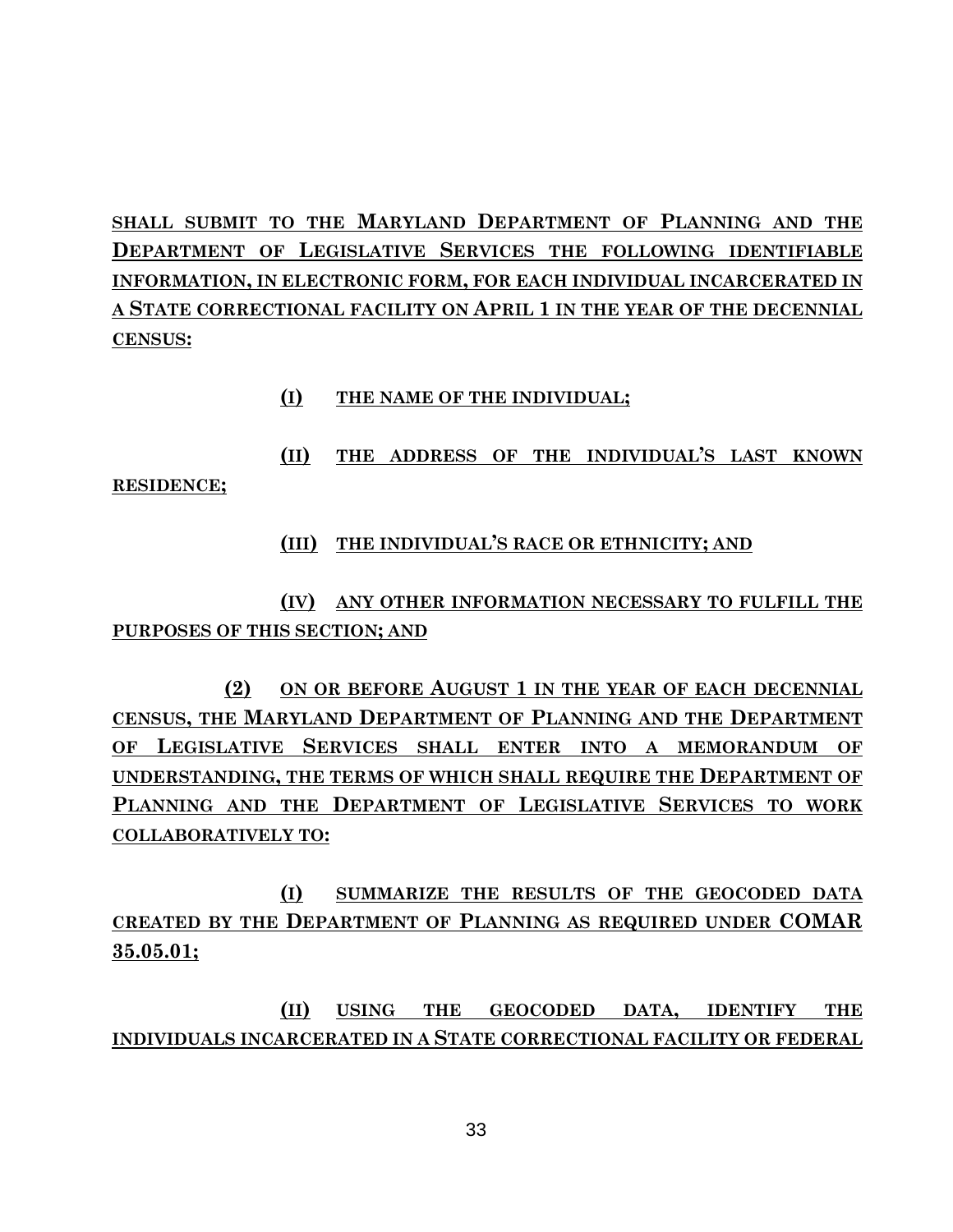## **CORRECTIONAL FACILITY IN THE STATE THAT WILL BE INCLUDED IN THE ADJUSTED CENSUS DATA UNDER THIS SECTION;**

## **(III) MAKE ANY NECESSARY CHANGES TO THE DEPARTMENT OF PLANNING'S GEOCODED DATABASE;**

## **(IV) JOINTLY REVIEW FOR ACCURACY ANY CHANGES TO THE CENSUS DATA BY ANY SOFTWARE VENDOR OR OTHER ENTITY; AND**

# **(V) JOINTLY CERTIFY, ON OR BEFORE MARCH 15 IN THE YEAR FOLLOWING EACH DECENNIAL CENSUS, THE ADJUSTED CENSUS DATA TO BE USED FOR REDISTRICTING UNDER THIS SECTION.**".

#### AMENDMENT NO. 6

 On page 37, in lines 21 and 22, strike "**AND EACH FISCAL YEAR THEREAFTER**"; and after line 25, insert:

## "**(III) FOR EACH STATE FISCAL YEAR THEREAFTER, THE APPROPRIATION SHALL BE NOT LESS THAN \$35,000,000.**".

#### AMENDMENT NO. 7

On page 39, in line 23, strike "**\$61,000,000**" and substitute "**\$0**".

#### AMENDMENT NO. 8

On page 50, in line 3, strike "**\$10,000,000**" and substitute "**\$12,000,000**".

#### AMENDMENT NO. 9

On page 54, in line 23, after "(i)" insert: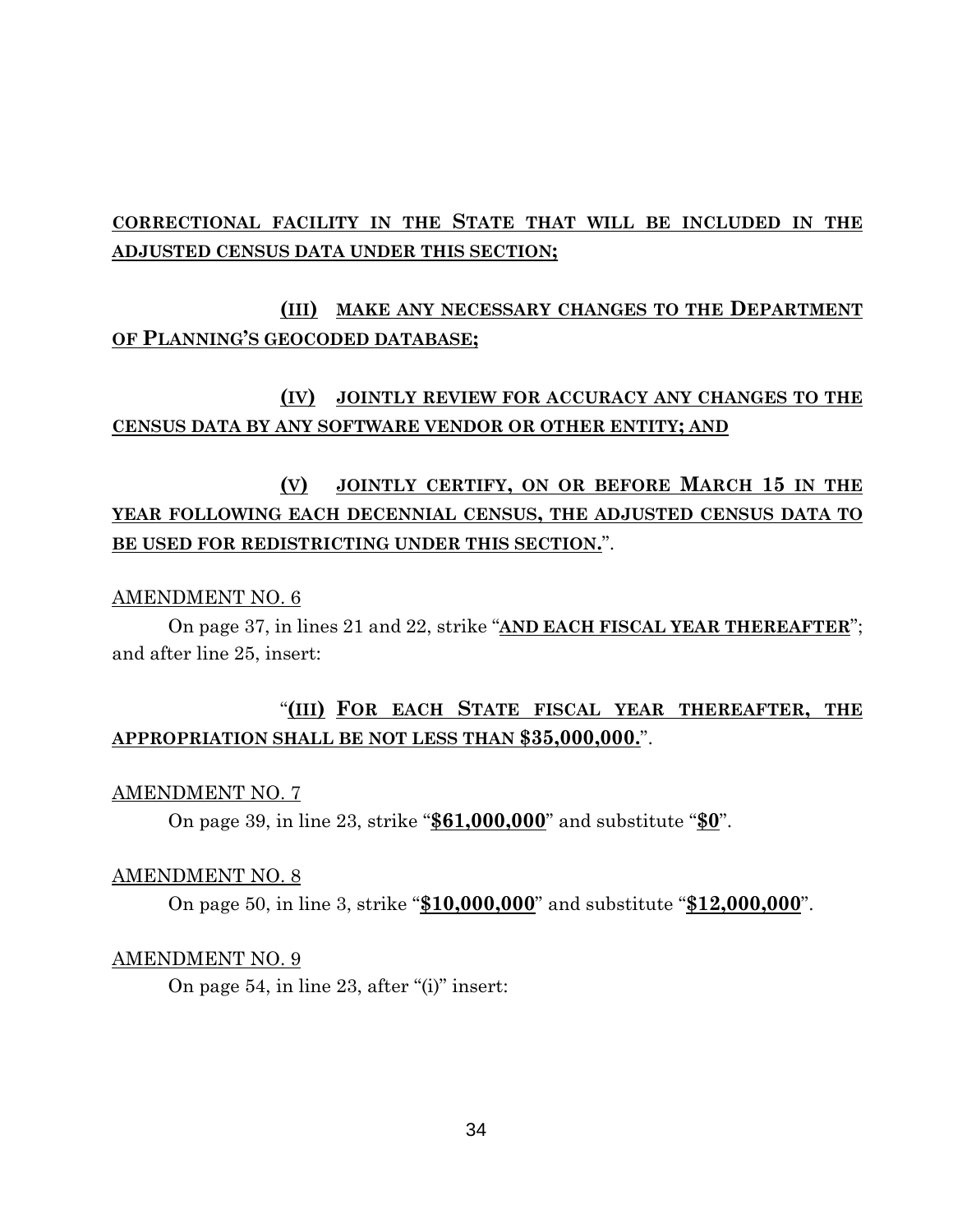# "**1. THE GOVERNOR SHALL INCLUDE IN THE ANNUAL BUDGET BILL FOR FISCAL YEAR 2021 A GENERAL FUND APPROPRIATION TO THE SPECIAL FUND IN THE AMOUNT OF \$5,690,501.**

**2.**";

in line 24, strike "**2021,** 2022**, AND 2023**" and substitute "**2022 AND 2023**"; and after line 25, insert:

# "**3. THE GOVERNOR SHALL INCLUDE IN THE ANNUAL BUDGET BILL FOR FISCAL YEAR 2024 A GENERAL FUND APPROPRIATION TO THE SPECIAL FUND IN THE AMOUNT OF \$6,809,499.**".

On page 55, in line 12, strike "**2021 THROUGH 2025**" and substitute "**2022 THROUGH 2026**"; and in line 14, strike "**2026**" and substitute "**2027**".

On page 56, in line 8, strike "2021" and substitute "**2022**"; in line 10, strike "2025" and substitute "**2026**"; in line 12, strike "2029" and substitute "**2030**"; and in line 14, strike "**2030**" and substitute "**2031**".

#### AMENDMENT NO. 10

On page 58, after line 10, insert:

#### $"15-311.1.$

 (a) (1) In this section, "dealer processing charge" includes an amount charged by a dealer for:

- (i) The preparation of written documentation of the transaction;
- (ii) Obtaining the title and license plates for the vehicle;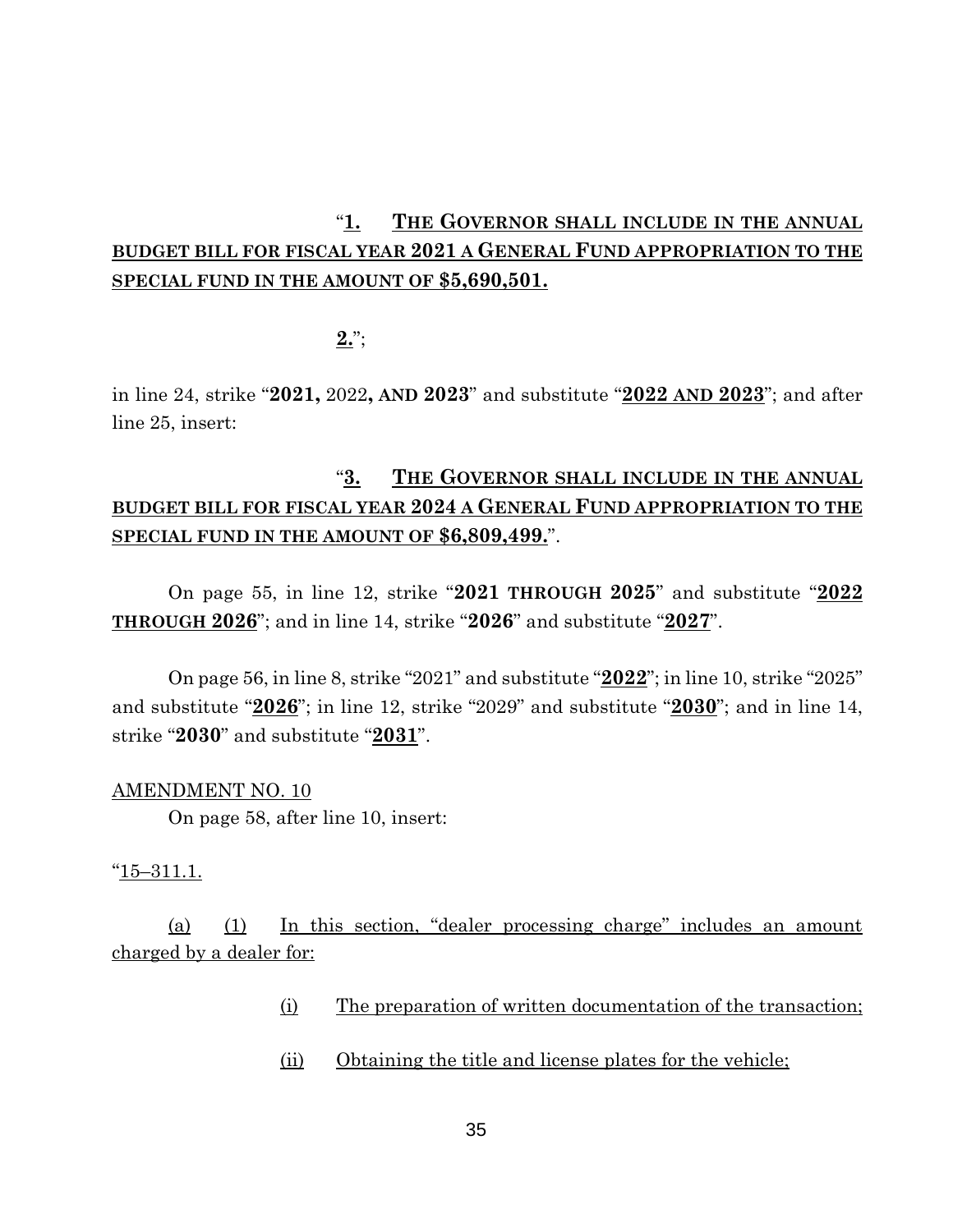- (iii) Obtaining a release of lien;
- (iv) Filing title documents with the Administration;
- (v) Retaining documentation and records of the transaction;
- (vi) Complying with federal or State privacy laws; or
- (vii) Other administrative services concerning the sale of the

vehicle.

 (2) "Dealer processing charge" does not include a charge to purchase or install tangible personal property on or in the vehicle, or to perform mechanical service on the vehicle.

- (b) (1) If a dealer charges a dealer processing charge, the charge:
	- (i) Shall be reasonable;
	- (ii) May not exceed:
		- 1. \$200 for the period from July 1, 2011, through June 30,

2014; **[**and**]** 

## 2. \$300 **[**on and after**] FOR THE PERIOD FROM** July 1, 2014**, THROUGH JUNE 30, 2020**; and

#### **3. \$500 ON AND AFTER JULY 1, 2020; AND**

 (iii) Shall reflect dealer expenses generally incurred for the services identified in subsection (a)(1) of this section.